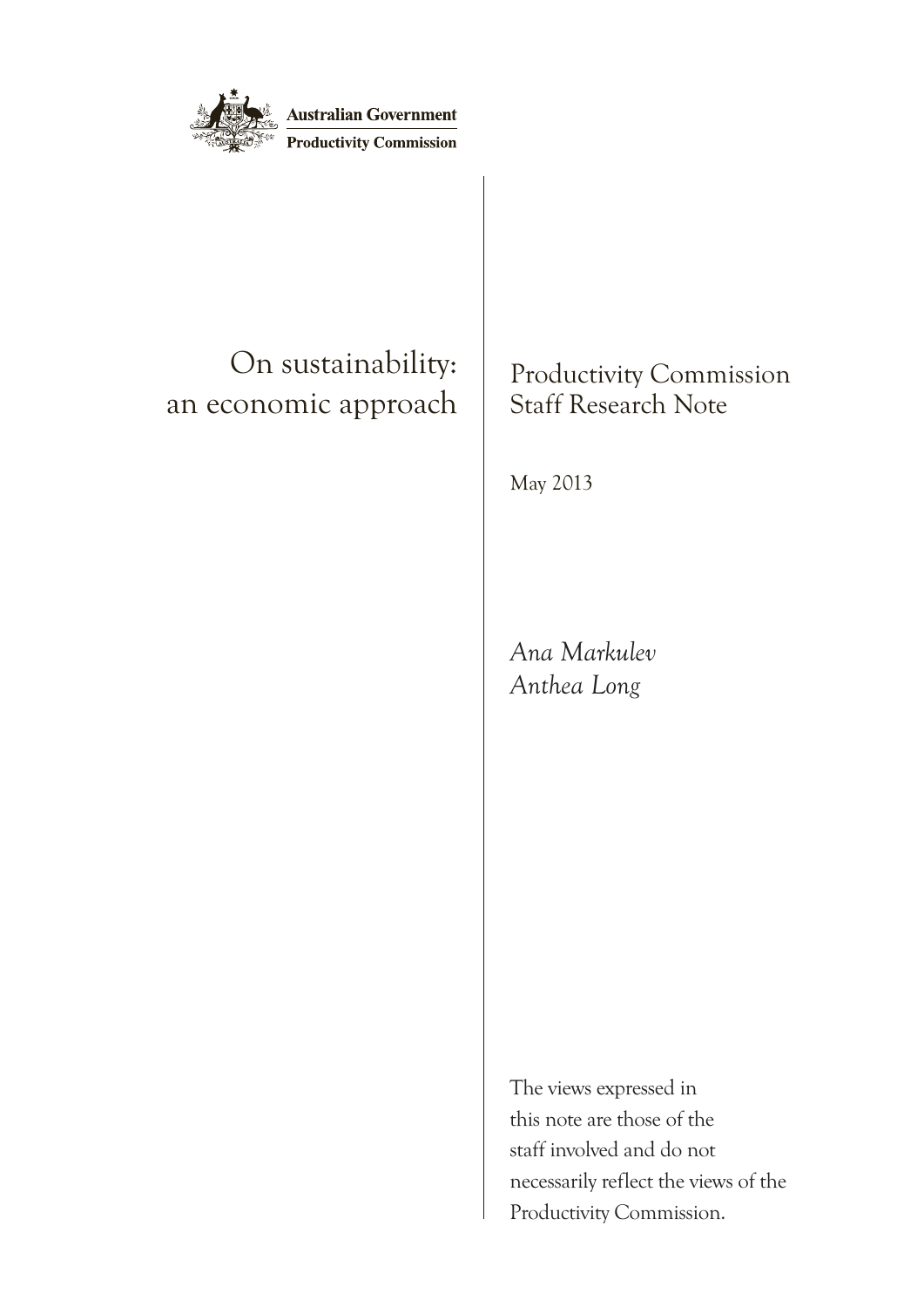#### **COMMONWEALTH OF AUSTRALIA 2013**

#### **ISBN 978-1-74037-439-2**

This work is copyright. Apart from any use as permitted under the *Copyright Act 1968*, the work may be reproduced in whole or in part for study or training purposes, subject to the inclusion of an acknowledgment of the source. Reproduction for commercial use or sale requires prior written permission from the Productivity Commission. Requests and inquiries concerning reproduction and rights should be addressed to Media and Publications (see below).

*This publication is available from the Productivity Commission website at www.pc.gov.au. If you require part or all of this publication in a different format, please contact Media and Publications.*

#### **Publications enquiries:**

Media and Publications Productivity Commission Locked Bag 2 Collins Street East Melbourne VIC 8003

| Tel:   | $(03)$ 9653 2244 |
|--------|------------------|
| Fax:   | $(03)$ 9653 2303 |
| Email: | maps@pc.gov.au   |

#### **General enquiries:**

Tel: (03) 9653 2100 or (02) 6240 3200

#### **An appropriate citation for this paper is:**

Markulev, A. and Long, A. 2013 *On sustainability: an economic approach,* Staff Research Note, Productivity Commission, Canberra.

#### *The Productivity Commission*

The Productivity Commission is the Australian Government's independent research and advisory body on a range of economic, social and environmental issues affecting the welfare of Australians. Its role, expressed most simply, is to help governments make better policies, in the long term interest of the Australian community.

The Commission's independence is underpinned by an Act of Parliament. Its processes and outputs are open to public scrutiny and are driven by concern for the wellbeing of the community as a whole.

Further information on the Productivity Commission can be obtained from the Commission's website (www.pc.gov.au) or by contacting Media and Publications on (03) 9653 2244 or email: maps $(a)$ pc.gov.au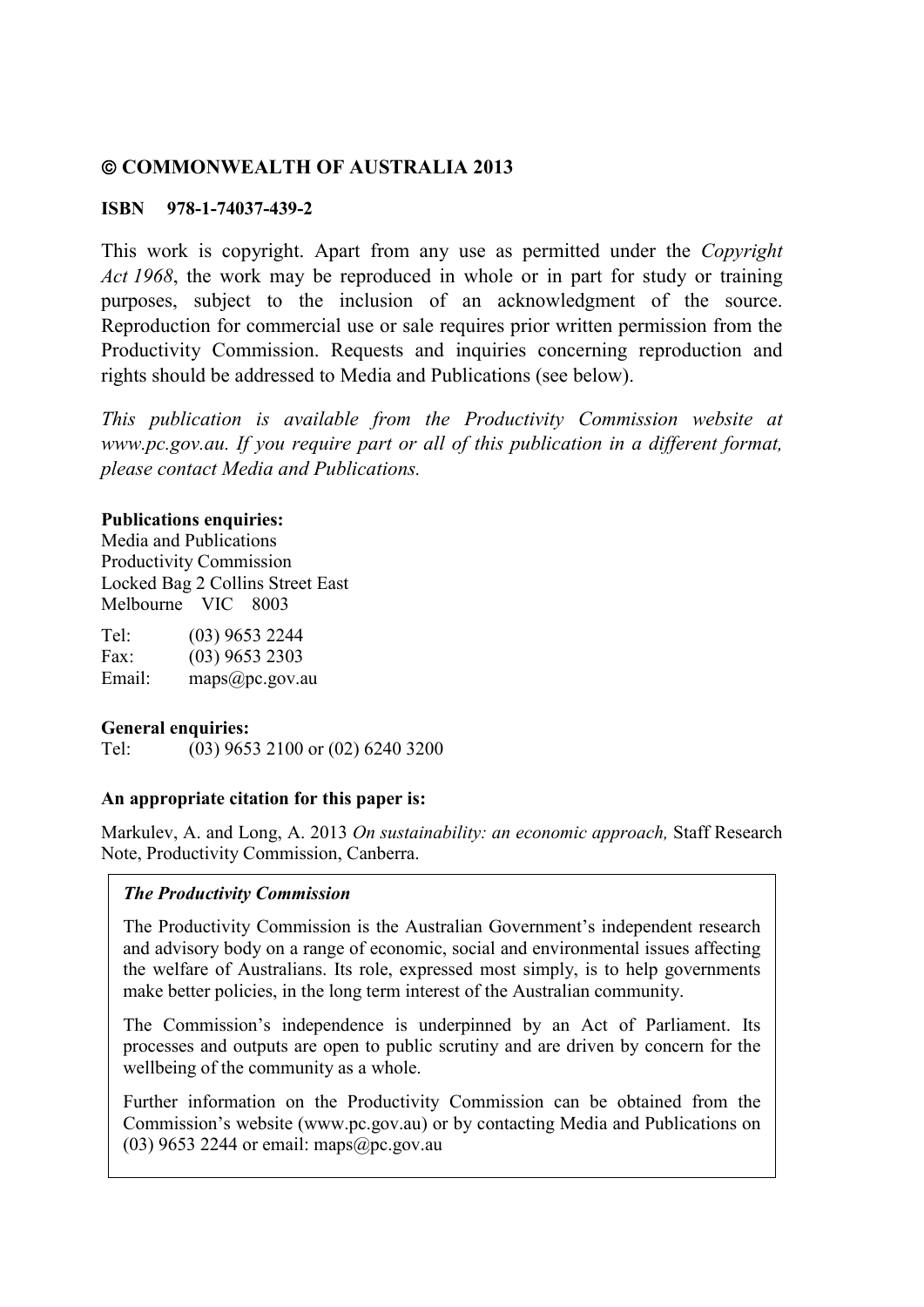# On sustainability: an economic approach

*'Sustainability' is invoked as a desirable objective in a range of contexts, yet its meaning is not always clear. Sustainability can imply vastly different policy responses depending on interpretation, particularly in relation to the degree to which environmental and other resources should be consumed over time. Using an economic framework for exploring the issues, this staff research note illustrates possible interpretations of sustainability and what they imply for policy analysis.*

## **What is sustainability?**

<span id="page-2-0"></span>-

At its most general level, sustainability refers to the capacity to continue an activity or process indefinitely. It can be related to any number of economic, social, or environmental activities and can have varied meanings within different disciplines. Unsurprisingly, there is a multitude of definitions of sustainability and sustainable development.<sup>[1](#page-2-0)</sup> The most frequently cited definition is that of the United Nations World Commission on Environment and Development 1987 (the 'Bruntland' Commission).

Development that meets the needs of the present without compromising the ability of future generations to meet their own needs.

In Australia, the National Strategy for Ecological Sustainable Development defines sustainable development as:

... using, conserving and enhancing the community's resources so that ecological processes, on which life depends, are maintained, and the total quality of life, now and in the future, can be increased. (Commonwealth of Australia 1992)

Sustainability means different things to different people and has entered the vernacular in varying (and sometimes conflicting) ways — for example, it can be used to suggest that something is financially viable, 'environmentally friendly', takes a long-term view, or can be continued indefinitely. It has also been adopted by

<sup>1</sup> While there is debate over the distinction between these terms, in general 'sustainability' and 'sustainable development' are used interchangeably. This paper will not distinguish between these two terms.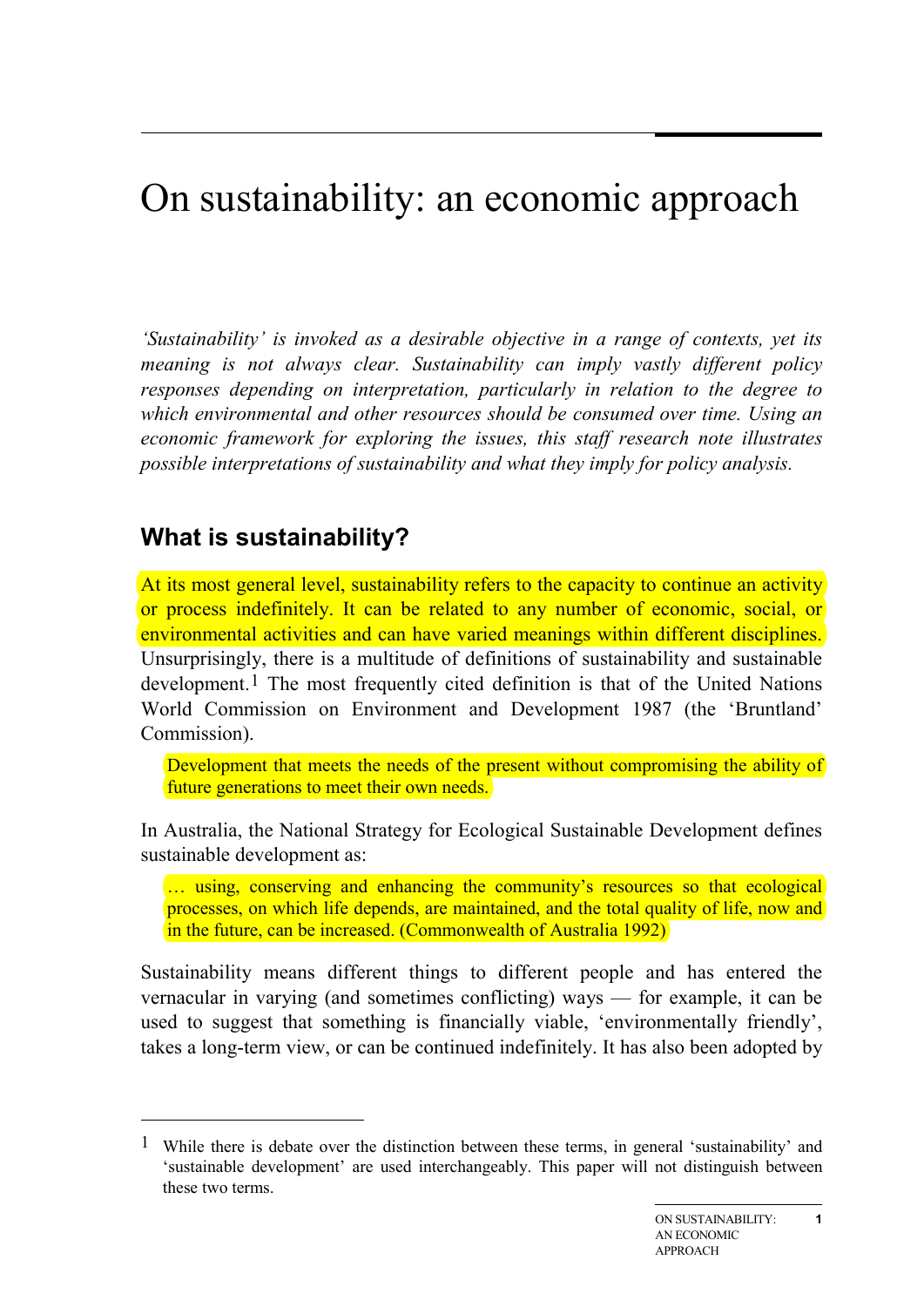private companies through various corporate social responsibility initiatives. As expressed by the NSW Government (2011):

There is no simple definition of 'sustainability'. It can be an idea, a property of living systems, a manufacturing method or a way of life. In fact, there are as many definitions of sustainability as there are people trying to define it.

Notwithstanding differences in interpretation, there is general agreement that sustainability is related to the objective of maintaining the wellbeing of society over time. However, there is disagreement on how to incorporate sustainability considerations into public policy analysis.

## **Sustainability from an economic perspective**

There are various frameworks for thinking about sustainability. A widely-used approach is to represent sustainability in the context of three pillars — ecological, social and economic (Barbier 1987; Adams 2006). Essentially, this conception proposes that sustainable development can only be achieved when each pillar is promoted in concert with the others. While this approach provides a useful categorisation of the relevant dimensions of sustainability, it is difficult to operationalise, mainly because it lacks an analytical basis to make decisions about any tradeoffs between the three pillars.

Application of the general concept of sustainability can take different forms depending on the framework used. For example, within ecological frameworks, sustainability refers to the capacity of biological systems to maintain their functions and processes over time. This perspective focuses on natural capital and often highlights the irreplaceability of some natural resources and the rights of non-human beings.

Within economic frameworks, sustainability is often thought to be achieved if the wellbeing of society is maintained over time (Arrow et al. 2004; Pezzey 1992; Solow 1993; Toman 1998). There are various formulations of this concept (box 1). Wellbeing is usually broadly defined — in addition to consumption of market goods and services, made possible by economic production (income), it includes household and environmental services and other non-market outcomes, such as social connectedness.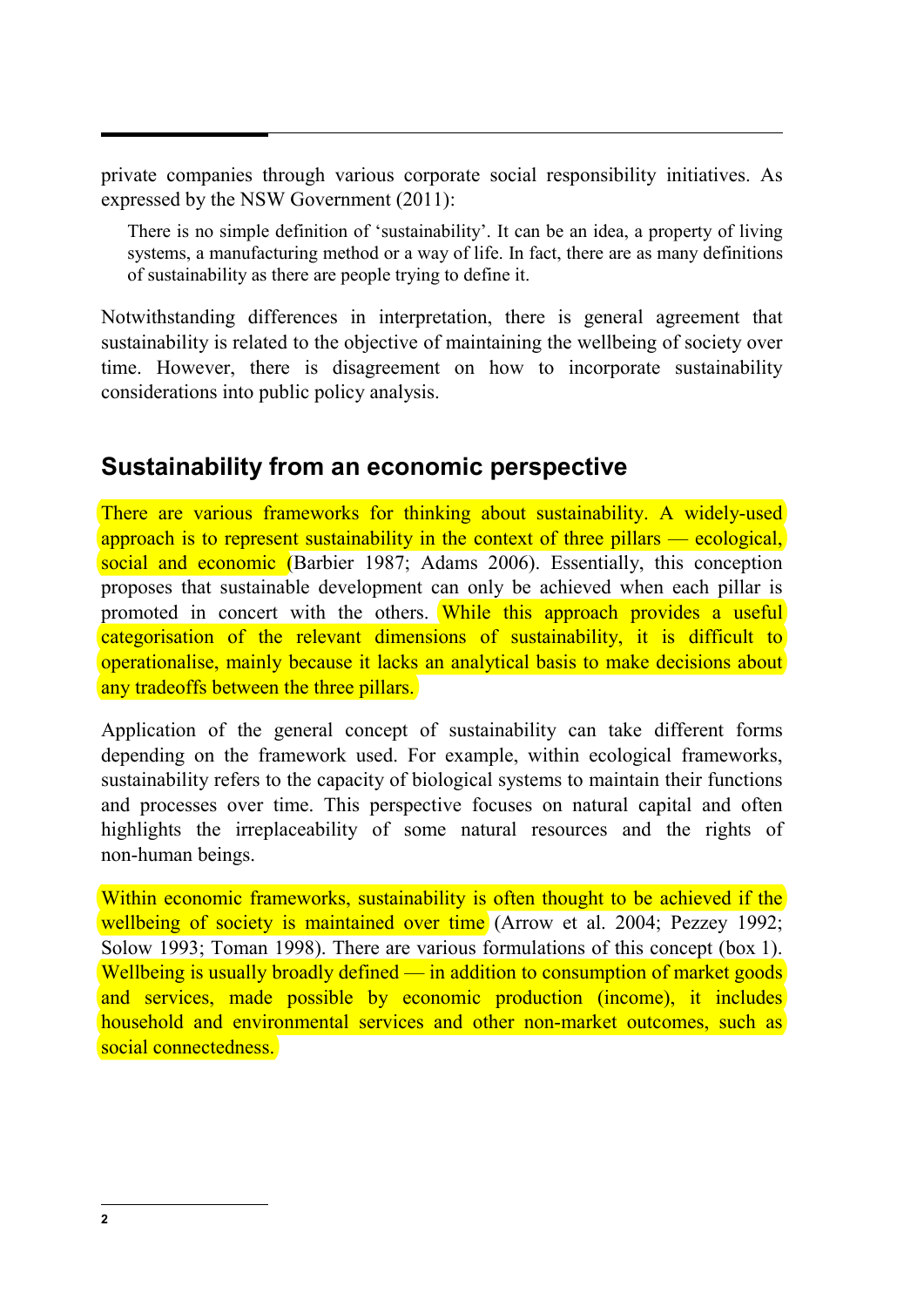## Box 1 **Some economic interpretations of sustainability**

Economists have interpreted sustainability in various ways. Not all of these interpretations explicitly refer to sustainability but nonetheless embody similar ideas that is, to achieve a non-declining level of wellbeing (sometimes referred to as utility or welfare) over time.

Three seminal contributions to the economic theory of sustainability were provided by Dasgupta and Heal (1974), Solow (1974) and Stiglitz (1974). Their models represented wellbeing over time in terms of welfare maximisation. They showed the maximum level of utility that can be achieved over time with a finite level of natural resources. Utility can be either constant (Solow 1974; Stiglitz 1974) or declining (Dasgupta and Heal 1974) over time depending on what is assumed about the capital stock, technological progress, and the rate at which future utility is discounted.

In particular, Solow (1974) showed that, under certain conditions, constant wellbeing over time can be achieved by maintaining the total stock of capital. That is, the depletion of natural capital can be off-set by investment in manufactured capital, or other types of capital. By maintaining the level of productive capital the largest possible level of constant consumption per person can be achieved over time.

As stated by Pezzey and Toman (2002, p. 7), even though Solow did not explicitly discuss sustainability, 'his was the first widely read paper to suggest in the context of formal economic growth theory, a sustainability-like objective for society' and that this differed from the traditional economic approach of maximising the present-value of wellbeing. Solow's maintenance of the total capital stock is similar to a 'rule' proposed by Hartwick (1977). Hartwick's rule is that if all rents from exhaustible resources are invested in reproducible capital then non-declining consumption over time is achieved. However, such 'rules' require that different forms of capital are close, if not perfect, substitutes.

Sustainability has subsequently been interpreted by some economists to require a separate constraint on the conventional formulations of welfare maximisation (Pezzey 1992; Arrow et al. 2004). However, there is disagreement as to whether concern about sustainability requires any explicit criterion or objective over and above welfare maximisation per se (for example, Beckerman 1994).

In this context — where wellbeing is at least maintained over time — sustainability can be attained by preserving the total stock of capital. The stock of capital is broadly defined as the 'productive' base that provides the opportunities from which wellbeing is ultimately derived. It includes all of society's capital assets produced (roads, buildings, machinery), natural (ecosystems, minerals, fossil fuels), human (education, skills, knowledge, [2](#page-4-0) health) and social (institutions and relationships that govern interactions between people). People value natural capital

-

<span id="page-4-0"></span><sup>2</sup> Knowledge includes basic and applied research and intellectual property, which can also be interpreted as produced capital.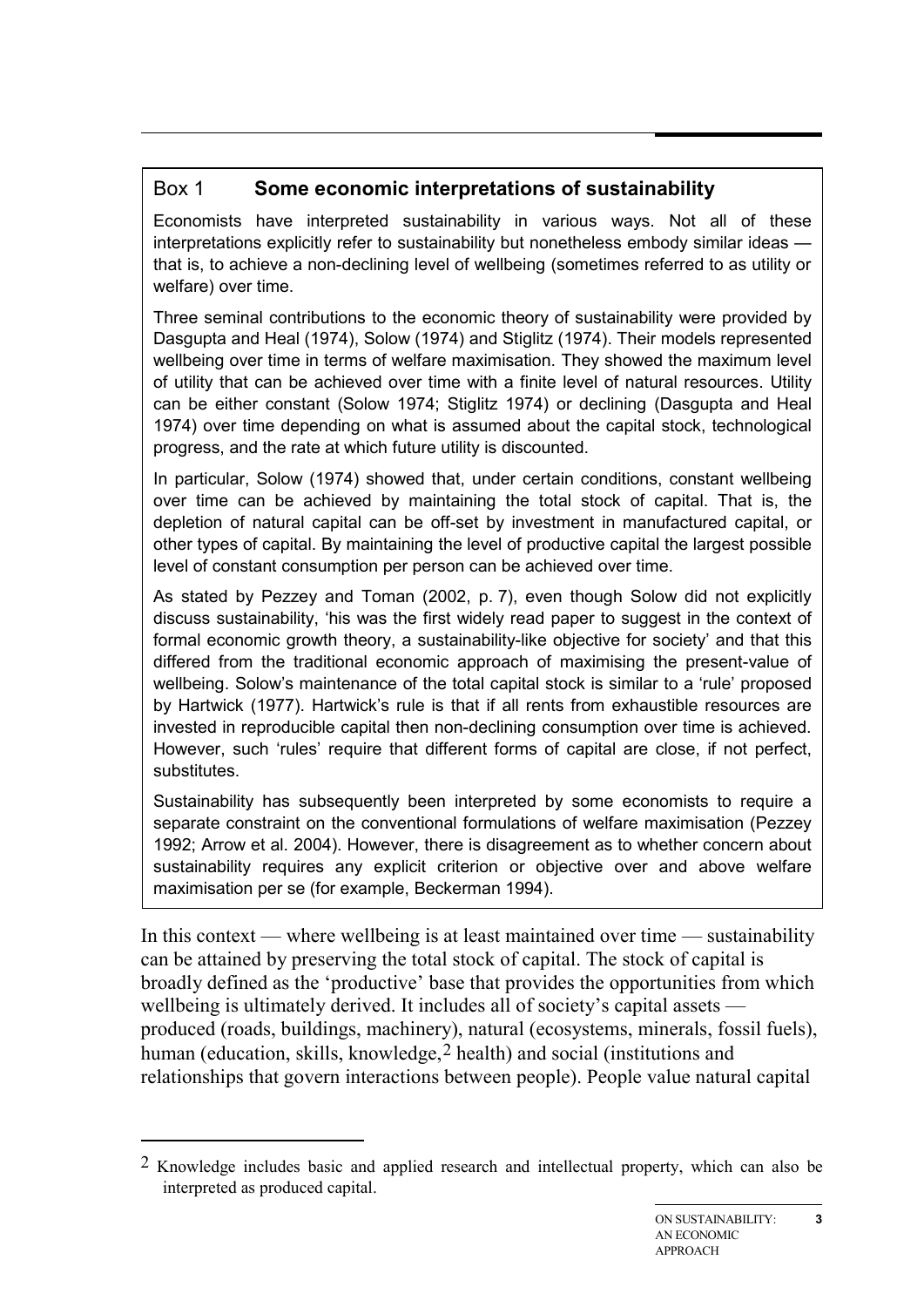for the services it provides, including the benefit from knowing that certain natural capital exists ('existence' or 'non-use' value).

Implicit in this interpretation of sustainability is the assumption that natural capital can be depleted, provided that society invests in other forms of capital (to offset this depletion) so the total capital stock does not decline over time. This assumes that different forms of capital are substitutes. For example, the stock of capital could be augmented by investment in produced capital to offset a loss of natural capital. Similarly, human capital accumulation through educational attainment and skill acquisition can be a substitute for produced capital. Technological advancement can also increase the 'effective' stock of capital, thereby enabling production with fewer physical capital inputs. This assumption of substitutability lies at the core of the sustainability debate, and is discussed in detail below.

The other defining feature of how sustainability is interpreted relates to the level of wellbeing that is considered sustainable. A sustainability criterion of 'maintaining wellbeing' focuses on changes in wellbeing over time rather than on whether the highest possible level of wellbeing is achieved at any point in time (Arrow et al. 2004). Thus, in theory, the achievement of constant wellbeing at a subsistence level of consumption could satisfy this interpretation of sustainability (Stavins, Wagner and Wagner 2003). A broader and more meaningful view of sustainability also requires resources to be used and allocated efficiently over time — where production is carried out at minimum cost and resources are directed to the areas that contribute most to wellbeing (Stavins, Wagner and Wagner 2003). Given economic efficiency at each point in time, then economic sustainability can be interpreted as the allocation of resources over time (savings and investment) in a way that provides the highest level of wellbeing for current and future generations.

#### **Wellbeing is difficult to define**

The concept of wellbeing is central to the economic interpretation of sustainability. Conventionally, national statistical accounts, and some economic models, use income or consumption of goods and services that have an observable economic value (market goods and services) as an indicator of wellbeing. This generally excludes the non-market outcomes that contribute to wellbeing — for example, utility that is derived from leisure activities, voluntary work, or social interactions supported by various forms of social capital. This is not to say that economists do not recognise the importance of these for wellbeing (box 2). Rather, many models do not explicitly take non-market outcomes into account due to the difficulty of precisely defining and measuring their value.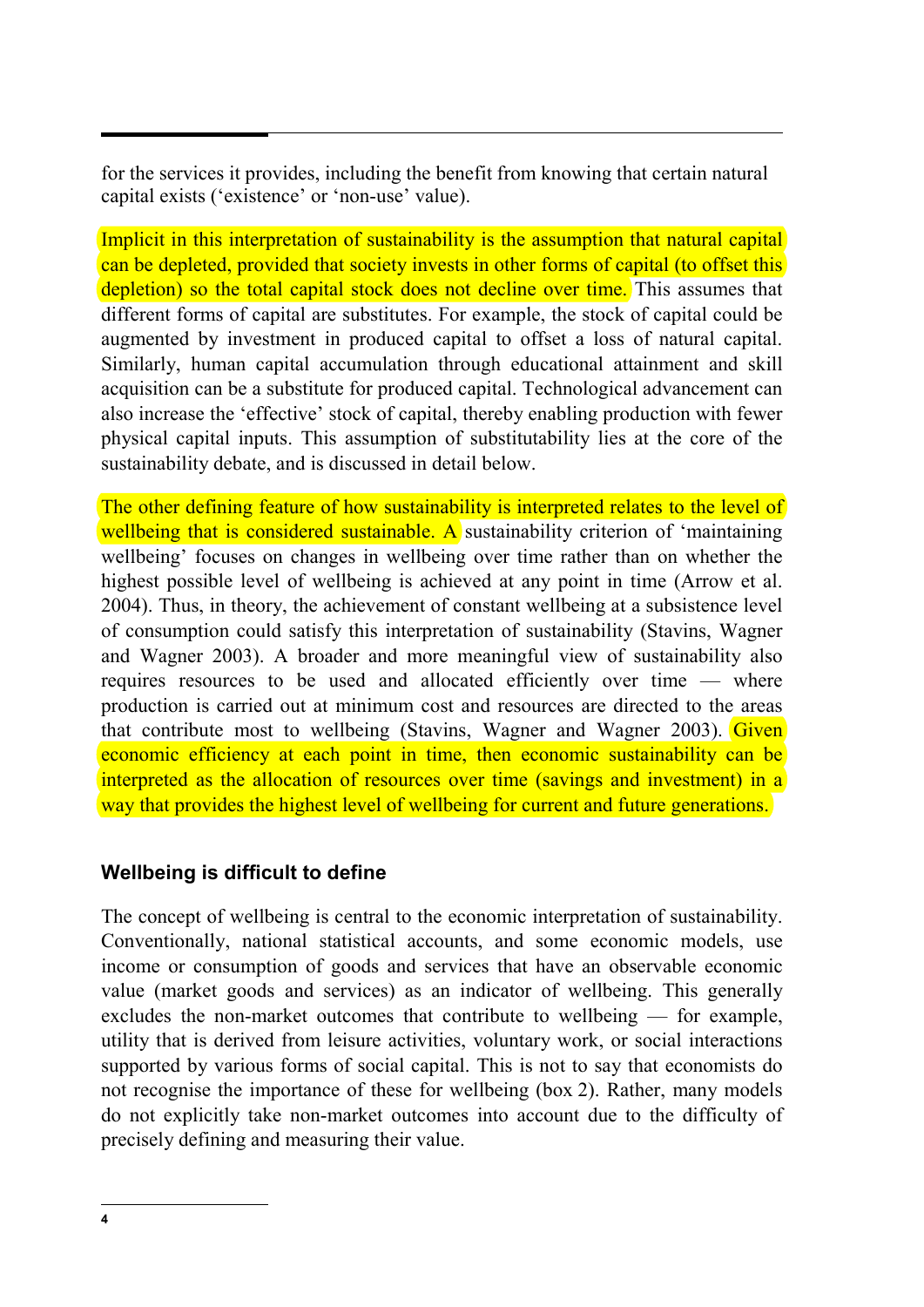#### Box 2 **Measuring wellbeing**

The Australian Treasury's *Wellbeing Framework* attempts to consider a range of determinants of utility (beyond income and GDP). The framework suggests that, ultimately, all preferences for what is important to people could perhaps be expressed as 'consumption' of a generalised good, even if this good is intangible (Australian Treasury 2004). As noted in the framework, this interpretation of utility can also include other dimensions of wellbeing, such as capabilities and individual personal characteristics (as described by Sen 1999).

However, consideration of these types of outcomes in policy analysis is hampered by a lack of data. Stiglitz, Sen and Fitoussi (2009) recommended more systematic collection of data on these non-market outcomes. The OECD (2012) *Measuring Wellbeing and Progress* project has attempted to do this by building on human development measures that have been around for several decades.

A range of indicators have been used that attempt to measure dimensions of wellbeing beyond income and the consumption of market goods and services (which are measured in GDP). These often incorporate a suite of different metrics of wellbeing. Some examples include:

- the Human Development Index based on three aspects of human development: health (life expectancy at birth), education (average years of schooling) and income (gross national income per capita)
- the Better Life Index comprising 11 variables thought essential to wellbeing in terms of material living conditions (housing, income, and jobs) and quality of life (community, education, environment, governance, health, life satisfaction, safety and work-life balance) (OECD 2012).

The Australian Bureau of Statistics has developed *Measures of Australia's Progress* that incorporate three groups of indicators: society, economy and the environment. Within these groups, indicators include life expectancy at birth, the unemployment rate, real net national disposable income per capita, and home ownership rates (ABS 2010).

## **Intergenerational equity**

Interpreting sustainability as requiring that wellbeing be at least maintained over time embodies concerns about intergenerational equity. In this context, each generation must make a decision regarding the amount of capital to consume now (for the benefit of the current generation) and how much capital to accumulate or preserve, including conservation of natural capital, for the benefit of future **generations.** Solow (1993) referred to this decision as a 'trade with posterity' where the current generation consumes some natural capital, but in exchange they save and invest in produced and human capital so that future generations inherit an equivalent or larger total stock of capital.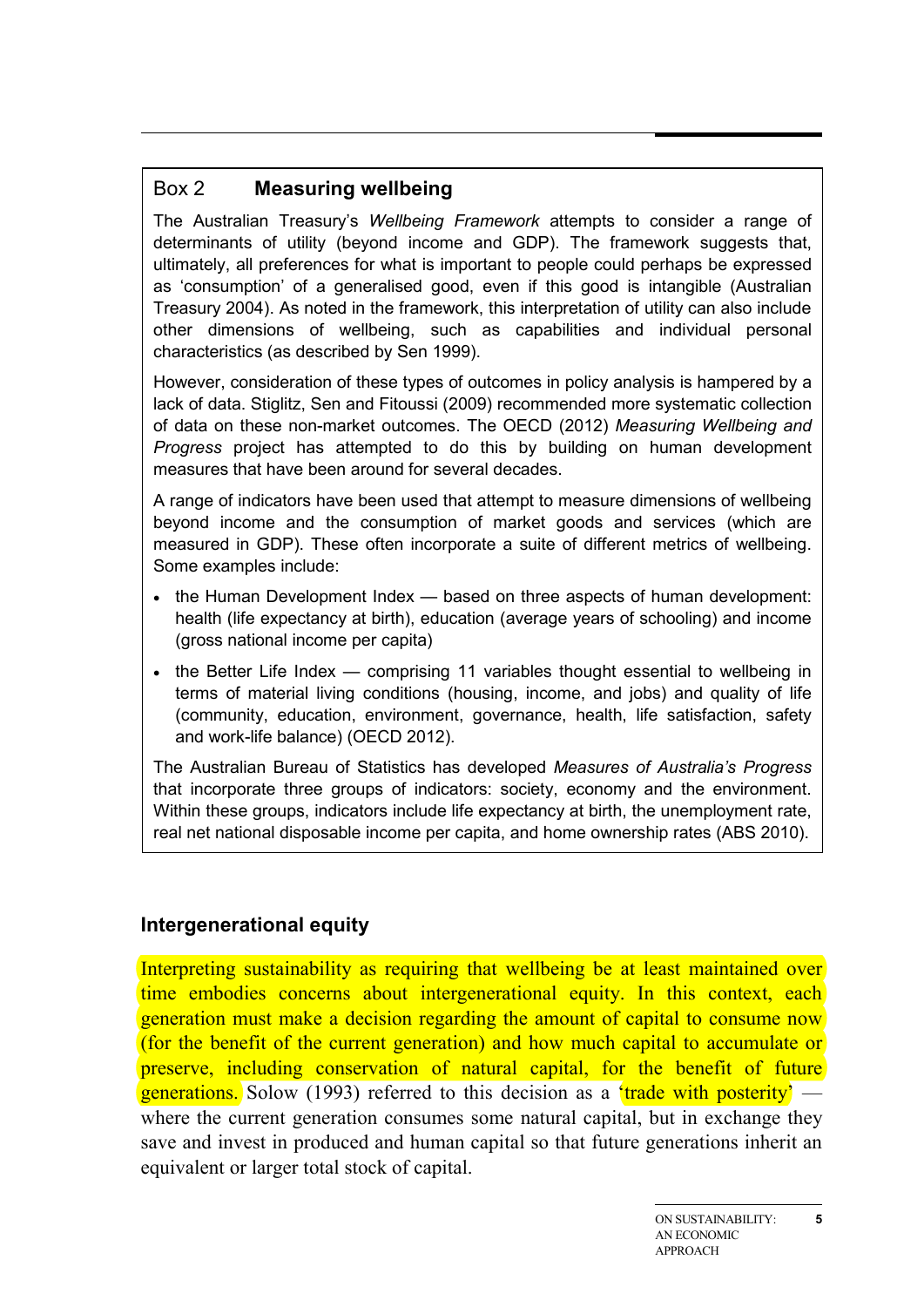<span id="page-7-0"></span>Implicit in this interpretation of intergenerational equity is the assumption that maintaining the total capital stock can produce outcomes that would achieve at least constant wellbeing over time.<sup>[3](#page-7-0)</sup> This could, however, be achieved through many different consumption paths and mixes of capital. There are two critical areas of uncertainty related to this.

- Possible 'production' pathways depend largely on technological developments that allow different combinations of capital to produce particular sets of outcomes. While some technological developments and substitution possibilities can be foreseen, much is unknown.
- The tastes or preferences of future generations are also unknown. Choices at any point in time depend on preferences for different forms of consumption. In addition, preferences, even in the span of a single generation, can change. Given this uncertainty, it is often assumed that future generations have the same preferences as the current generation.

Moreover, some judgement of the importance of future generations' wellbeing must be made by those making the investment decisions. In general, sustainability is taken to imply that the wellbeing of future generations matters as much as that of the current generation.

What constitutes intergenerational equity is therefore highly subjective, both in the assumptions about preferences and technology, and in judgements about equal opportunities across generations. Consequently, applying the concept of sustainability requires a greater understanding of how the present generation values different forms of capital and also of the technical limits to substitution between the different forms of capital.

#### **How substitutable are natural capital and other forms of capital?**

The central issue for the economic view of sustainability is the extent to which different forms of capital can be substituted for each other in order to maintain wellbeing. This is contentious as there are widely conflicting views on whether it is ethically defensible, and technically feasible, to substitute natural capital for other forms of capital.

 $\overline{a}$ 

<sup>&</sup>lt;sup>3</sup> The issues of capital depreciation and population growth are not addressed in this discussion as this would raise the additional complication of 'sustainable population'. To sustain community wellbeing implicitly requires maintaining outcomes per person, so if the population is growing then the outcomes must match the population growth. Under the economic approach this requires that the net effective capital stock (which includes the contribution of knowledge and adjusts for depreciation) grows at the rate of population growth.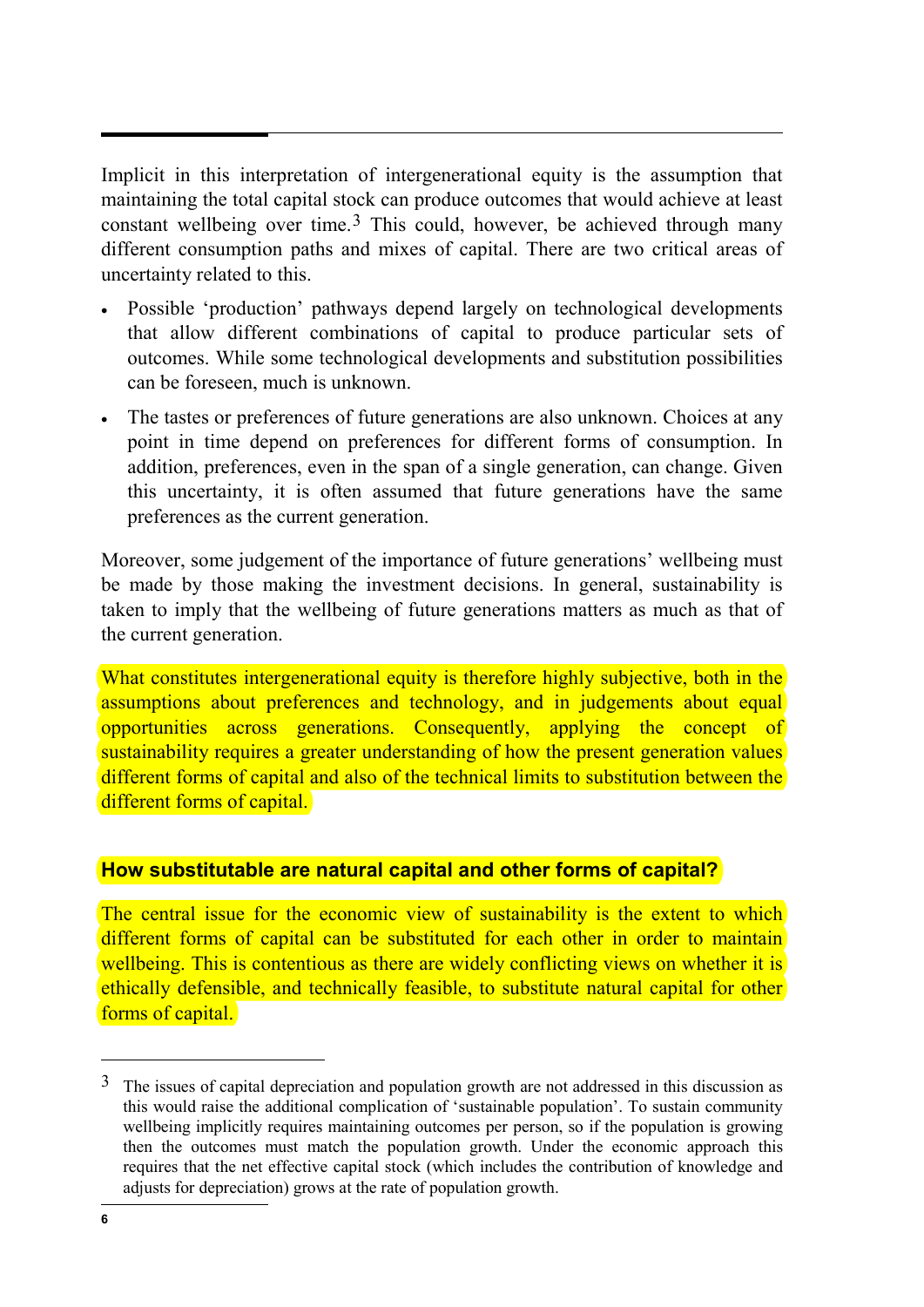The idea that natural capital can be substituted for other forms of capital is commonly referred to as 'weak sustainability'. It is often associated with work on the economics of exhaustible resources by Hartwick (1977) and Solow (1974) (box 1). Weak sustainability implies that as natural capital is depleted, other forms of capital can be increased to restore the total capital stock, and hence maintain per person consumption (or wellbeing). This does not require any particular type of capital to be maintained (subject to some minimum amount of each required to support life). In its narrowest form, this suggests that substitution between natural and other forms of capital can occur extensively, even if large-scale depletion of a natural asset occurs. This may be acceptable to a society that wishes, for example, to consume a natural asset such as coal or biodiversity, in exchange (substitution) for, say, more road or health infrastructure. Based on this interpretation, the levels of different forms of capital are unimportant; it is the total stock of capital that matters for sustainability. Weak sustainability is consistent with a view of the world where increased knowledge and technological advancement (increased produced and human capital) will enable more goods and services to be made with fewer physical inputs.

In contrast, 'strong sustainability' dismisses the idea of substitution on the premise that natural capital is complementary to other forms of capital, including social capital, and is therefore largely 'non-substitutable'. This view is commonly promulgated by ecological economists (Daly 1990). Nonetheless, there is a broad spectrum of views on what strong sustainability is. Interpreted strictly, strong sustainability implies that every component of the environment and every species must be preserved indefinitely, and that it is ethically indefensible for future generations to be compensated for losses of natural capital via consumption of services from other forms of capital. This implies that a very high, potentially infinite, value is placed on these resources. Other views suggest that non-renewable and renewable forms of natural capital can be substituted for each other as long as the total stock of natural capital is maintained.

There is some common ground between proponents of weak and strong sustainability. Many agree that some natural capital is essential for production of other forms of capital (produced, social and human), and that it is not possible to maintain all natural capital indefinitely (Neumayer 2010; Solow 1993). Indeed, natural systems evolve and cannot be preserved 'as is'. Most proponents also accept that certain natural resources are non-substitutable, at least below some threshold especially those resources that are essential to support life. Thus, despite different views, the two paradigms need not always be in conflict. Indeed, the maintenance of a minimum level of natural capital (an aspect of strong sustainability) could also be consistent with weak sustainability. This would occur because society could be expected to place a high value on scarce natural resources. Moreover, declining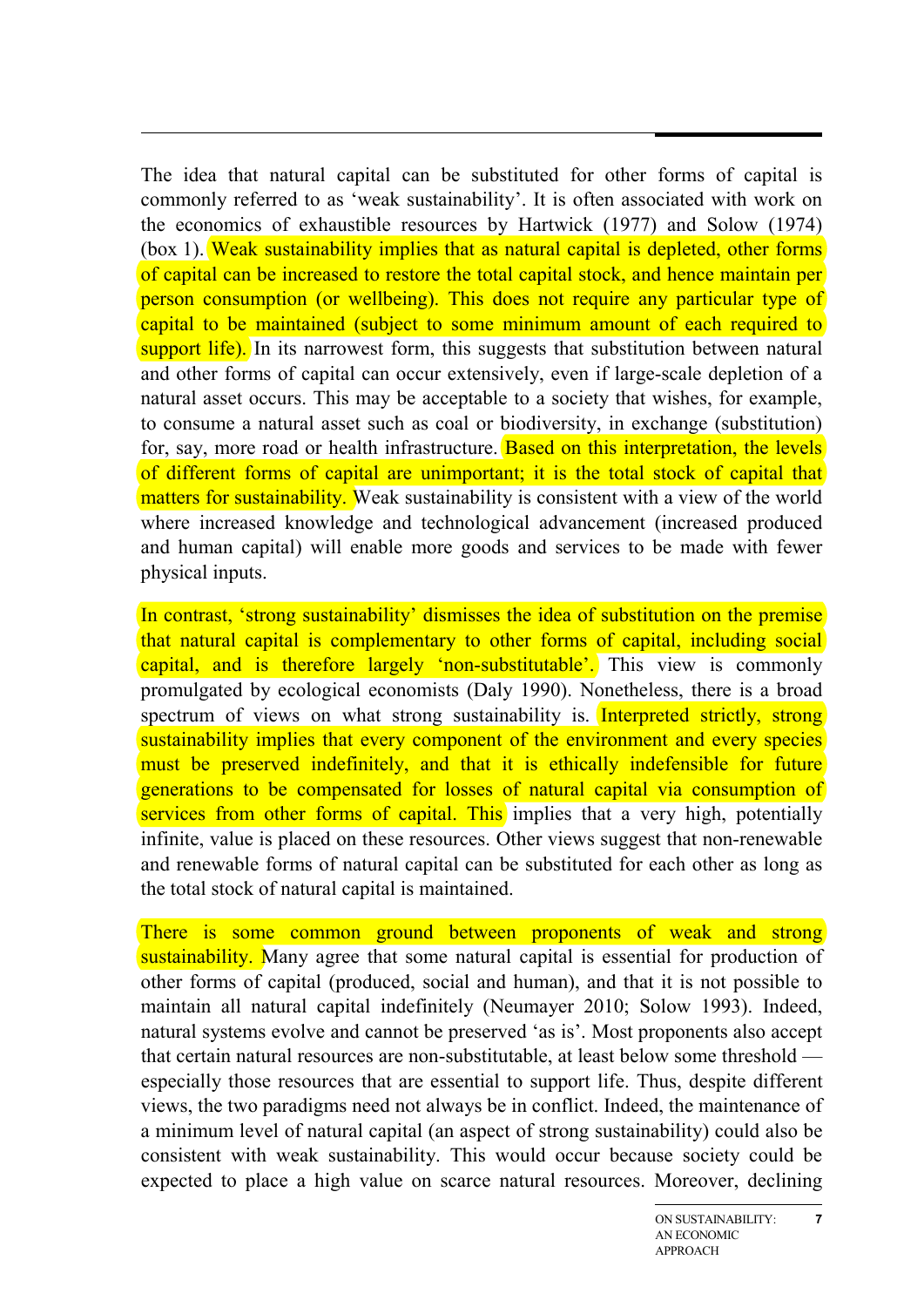levels of a natural resource, say a certain mineral, would be revealed in a reasonably well-functioning market via higher prices. This would provide incentives for producers and consumers to seek out substitute sources, or to manage the existing stock more efficiently.

The weak versus strong sustainability debate is therefore more usefully characterised as a debate about the *degree* of substitution, and the mechanism to ascertain the appropriate degree of substitution, rather than whether any substitution can occur at all. From an economic perspective, relative prices (broadly defined, where they reflect the social value of all forms of capital to the community), are the primary mechanism through which decisions regarding substitution across capital types can be made. However, as discussed below, while prices are revealed where there are markets and the markets function effectively, this is not the case for some types of capital, most notably natural capital. This means that other approaches, such as taxes or regulation, may be needed to protect natural capital that is deemed vital. However, the strong sustainability approach offers no obvious analytical framework or mechanism for determining when this might be the case, or for establishing community values of different types of capital.

The effectiveness of markets, or any other mechanism, in achieving a sustainable allocation of resources over time is hampered by the high level of uncertainty regarding the degree to which substitution is actually possible. Substitution possibilities are determined in part by future technical advancements and the preferences of future generations, two factors which are not unrelated. As previously noted by the Commission:

… we do not know with any precision what the resource needs of future generations will be, so it is difficult to know what needs to be conserved. Further complicating this issue, it is likely that technological change will mean that we will be able to do more with less, and we might be able to switch our dependence on some non-renewable resources to other non-renewable, or renewable resources. (PC 2006, p. xxx)

## **Applying sustainability concepts in practice**

As noted previously, sustainability can be taken to mean that all resources are used efficiently — both within and between generations — and that the productive base of society (the total capital stock) is more or less preserved over time. Markets and prices have an essential role to play in this context. When markets are complete and function well (that is, all capital is traded through efficient markets so the price reflects the relative value), they provide a mechanism for allocating resources to their highest value uses and users. Prices will also reflect the value placed by society on individual resources. Where they rise in response to resource scarcity,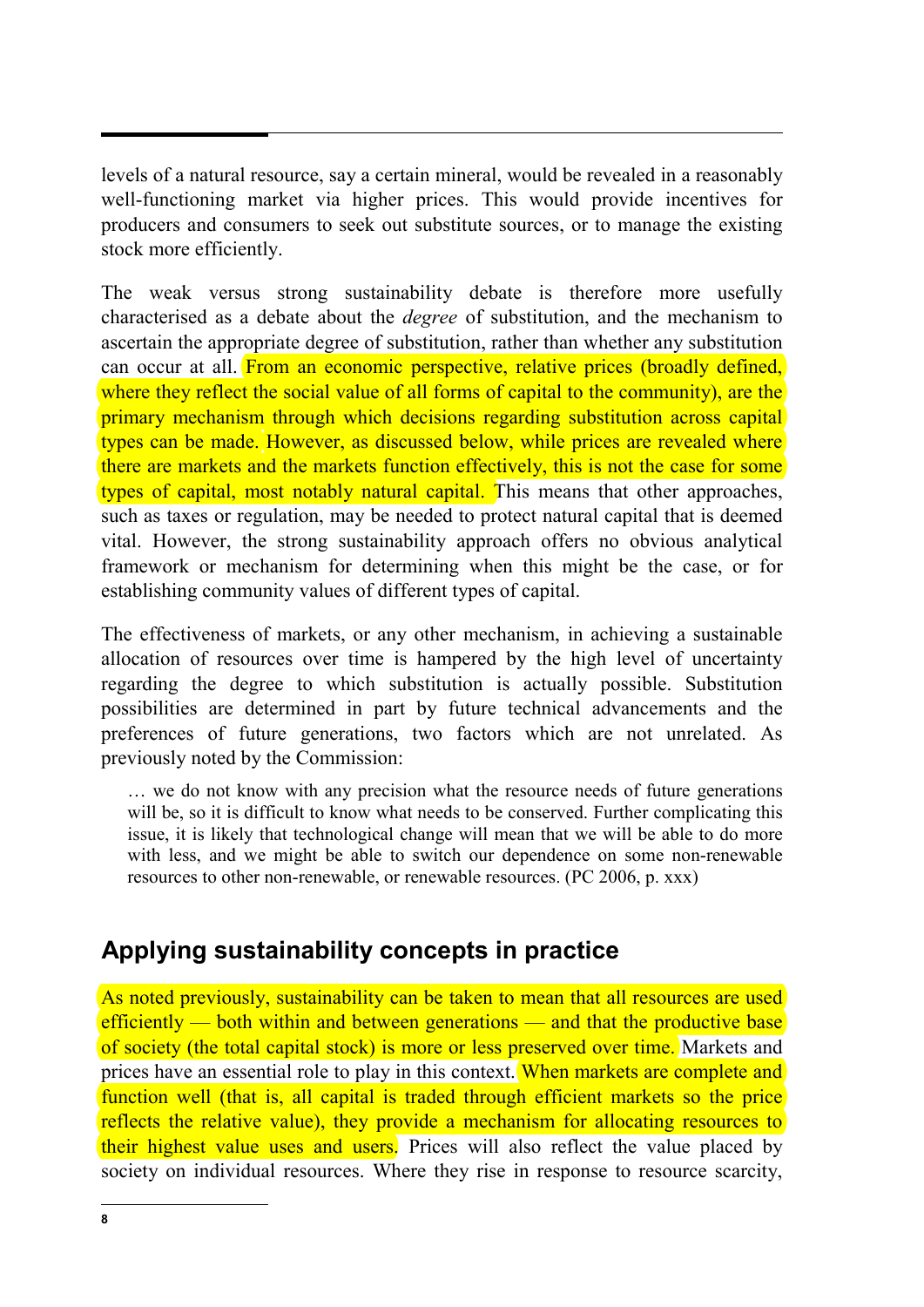prices provide an incentive for consumers and producers to use resources more efficiently or to seek out substitutes. These processes contribute to improving wellbeing and are therefore relevant to sustainability.

However, there are several reasons why market processes may not deliver an optimal level of sustainability. First, there are various imperfections in markets ('market failures') that mean that some resources are misallocated or overused (examples are provided in the following section). This has implications for sustainability as it means that the capital stock is being used inefficiently, and as a consequence, wellbeing is not as high as it otherwise could be. In particular, incomplete information on the value the community places on capital services that are not traded in markets reduces the efficiency of market allocation.

Second, even if resources are used efficiently by the current generation, capital investment may be deficient (relative to the amount of capital depleted), or not the 'right' type of capital. This may leave future generations with inadequate resources to sustain a level of wellbeing that is equivalent to that of the current generation. Decisions by the current generation may be deficient because of incomplete information about ecological processes or the extent to which the different forms of capital can be substituted for one another. In addition, as discussed earlier, there is uncertainty about the preferences of future generations and, hence, the mix of capital they will prefer.

Notwithstanding these problems, previous generations have shown a strong willingness to provide for their descendants and have made numerous innovations and investments in capital that have benefited ensuing generations (PC 1998). This is reflected in the actions that have already been taken to incorporate the idea of sustainability into Australian policies (box 3). The challenge for public policy is to identify when policy intervention could deliver net benefits. There are a number of practical steps that have the potential to improve decision making in this context They involve improving:

- the efficiency of resource use (for example, through appropriate pricing or regulation where this delivers net benefits)
- our understanding of ecological systems
- our ability to measure the capital stock.

These steps are interrelated as improvements in one area will assist our understanding of the other areas. Practical endeavours in the second and third areas are important to understand the rates of substitution between the different types of capital now and in the future as the levels of capital change. They are also important to inform policies that improve the efficiency of resource use.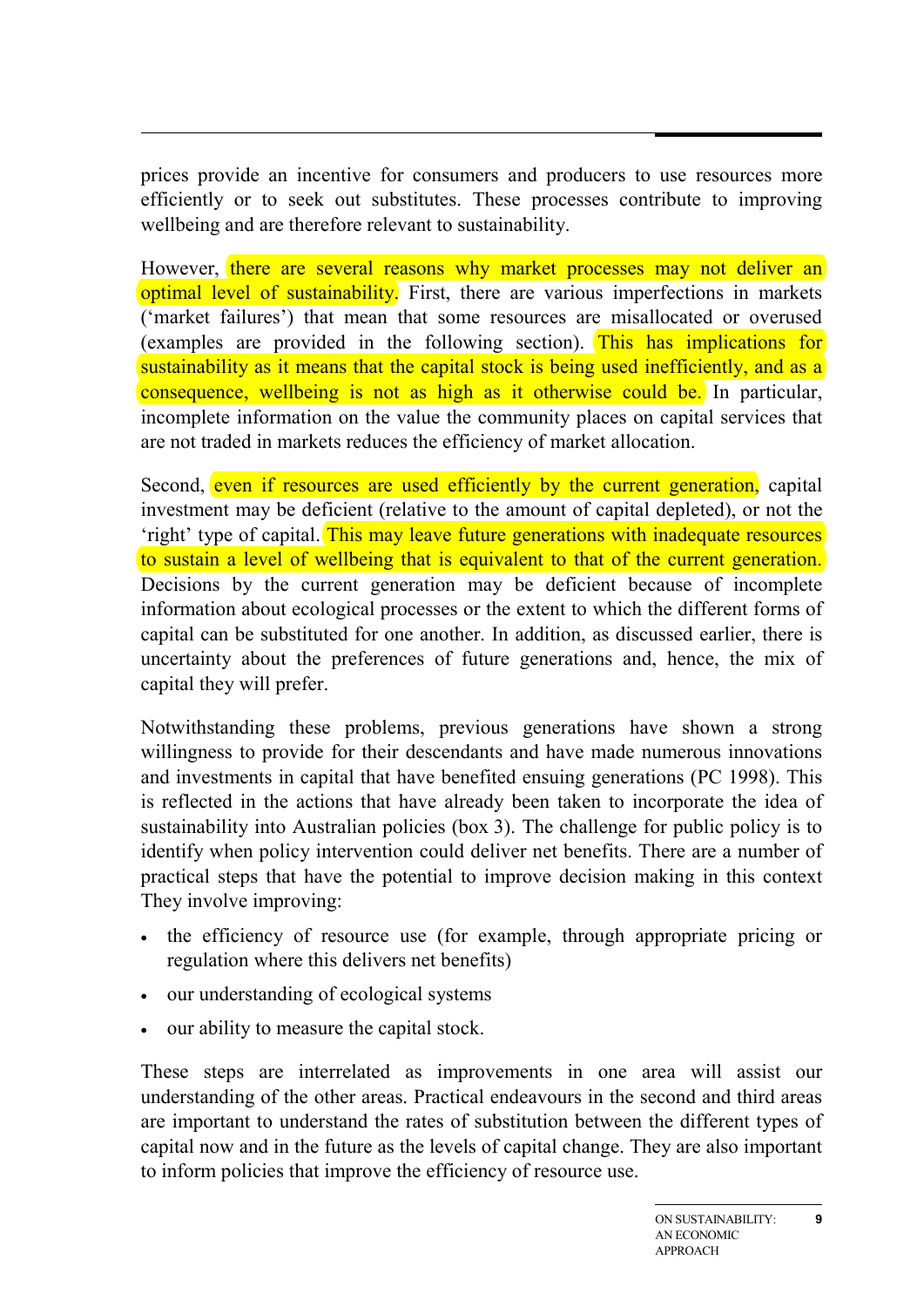#### Box 3 **Sustainability in Australian government policies**

The *National Strategy for Ecologically Sustainable Development* (NSESD) was released in 1992. It set core objectives and guiding principles for ecologically sustainable development and put in place a broad national agenda for sustainable development in Australia (Commonwealth of Australia 1992). The NSESD principles are widely referenced and have been incorporated into many state and Australian Government policies and legislation.

Prior to the release of the NSESD, all levels of government agreed to the *Intergovernmental Agreement on the Environment* (IGAE) to facilitate a cooperative national approach to the environment, improve environmental protection, reduce disputes between the Australian and state and territory governments on environmental issues, and define the roles of different levels of government (COAG 1992). While presented differently, the IGAE principles significantly overlap with those outlined in the NSESD, though they are more focused on the integration of environmental and economic considerations.

A further integration of sustainability into Australian Government decision-making processes occurred through the introduction of the *Environment Protection and Biodiversity Conservation Act 1999* (Cwlth) (EPBC Act). This Act provides a legal framework for national environmental and heritage protection, and biodiversity conservation. It contains principles of ecologically sustainable development that are similar to those in the IGAE and NSESD.

Public policy concerns about sustainability have often encompassed a range of issues in addition to environmental conservation, including population growth, migration, cultural issues, and urban and regional development. An example is the *Sustainable Population Strategy*, which is intended to ensure that 'future population change is compatible with the economic, environmental and social wellbeing of Australia' (DSEWPC 2011, p. 6). Another example is the *Intergenerational Report,* which is released every five years and is intended to assess the long-term sustainability of Australian Government finances and examine the impact of current policies and trends, including population ageing and slower population growth (Australian Treasury 2010). An example of how sustainability is thought about in terms of cultural values is the recent declaration of the Southern Tanami as Australia's largest Indigenous Protected Area. This area was declared as protected partly on the grounds of sustainability under the International Union for the Conservation of Nature's category six, which 'ensures the conservation of natural and cultural values while enabling sustainable use of natural resources' (DSEWPC 2012).

In October 2012, the Australian Government established the *National Sustainability Council* to provide advice on sustainability issues and to report biannually against a set of sustainability indicators for Australia. The indicators are intended to provide stock and flow information about social, human, natural and economic capital (DSEWPC 2013).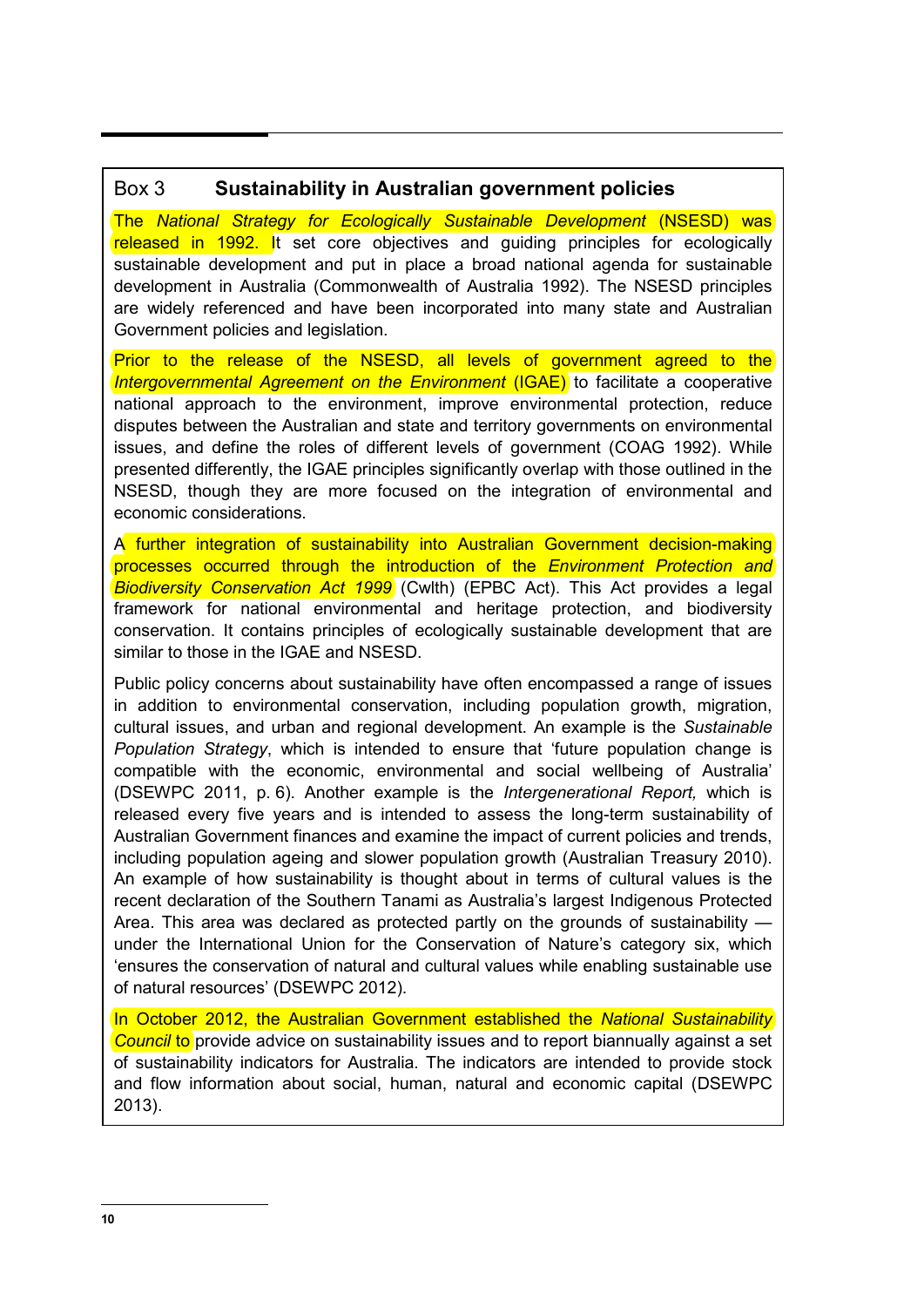#### **Improving the efficiency of resource use**

Where markets function efficiently, scarce resources — including environmental resources — are directed to the uses, and users, which value them most highly. In principle, this can result in an allocation of resources that maximises the wellbeing of society. However, where markets do not function well (for example, due to a lack of effective competition or lack of information) or are not complete (for example, as a result of externalities, or the public-good characteristics of some goods and services) (box 4), then wellbeing may not be as high as it could be. Indeed, what the market values need not accord with what *society* values, or even with the interests of the economy as a whole in the long run (Banks 2009). As a consequence, there may be a role for governments to address externalities, facilitate the operation of efficient markets, and take into account the public-good aspects of the environment and other resources.

#### Box 4 **Some sources of market failures**

*Externalities* arise where an activity involves 'spillovers' of positive or negative impacts on others in the community who are not party to the activity. As a result, these impacts are not taken into account by the parties undertaking the activity. For example, there are a number of positive externalities associated with education (investment in human capital). These external benefits are typically not considered in an individual's decision to study. As a result, if education levels were determined by the market only (with no government assistance), the highest level of community wellbeing possible might not be achieved.

*Public goods* are goods where one person's consumption does not reduce consumption by others, and where it is not possible to exclude individuals from using them (for example, national defence). These goods tend to be underprovided or not provided at all in private markets because people can consume the good without paying for it. For example, emergency services for fire and flood control, and some natural capital, such as biodiversity, all exhibit public-good characteristics. The value of some capital, such as a pristine wetland, landmark building, or language and culture, come from their public-good characteristics.

*Inadequate information* can arise where information has public-good characteristics and as a result may be underprovided by the market. This is especially the case for some environmental research including information on biological processes. Uncertainty about many aspects of the environment (and people's preferences for the environment) can further exacerbate information failures.

Policies to address market failures can be promoted purely on economic efficiency grounds. However, there may be many circumstances where actions that are taken today may impose costs on future generations that are not taken into account. In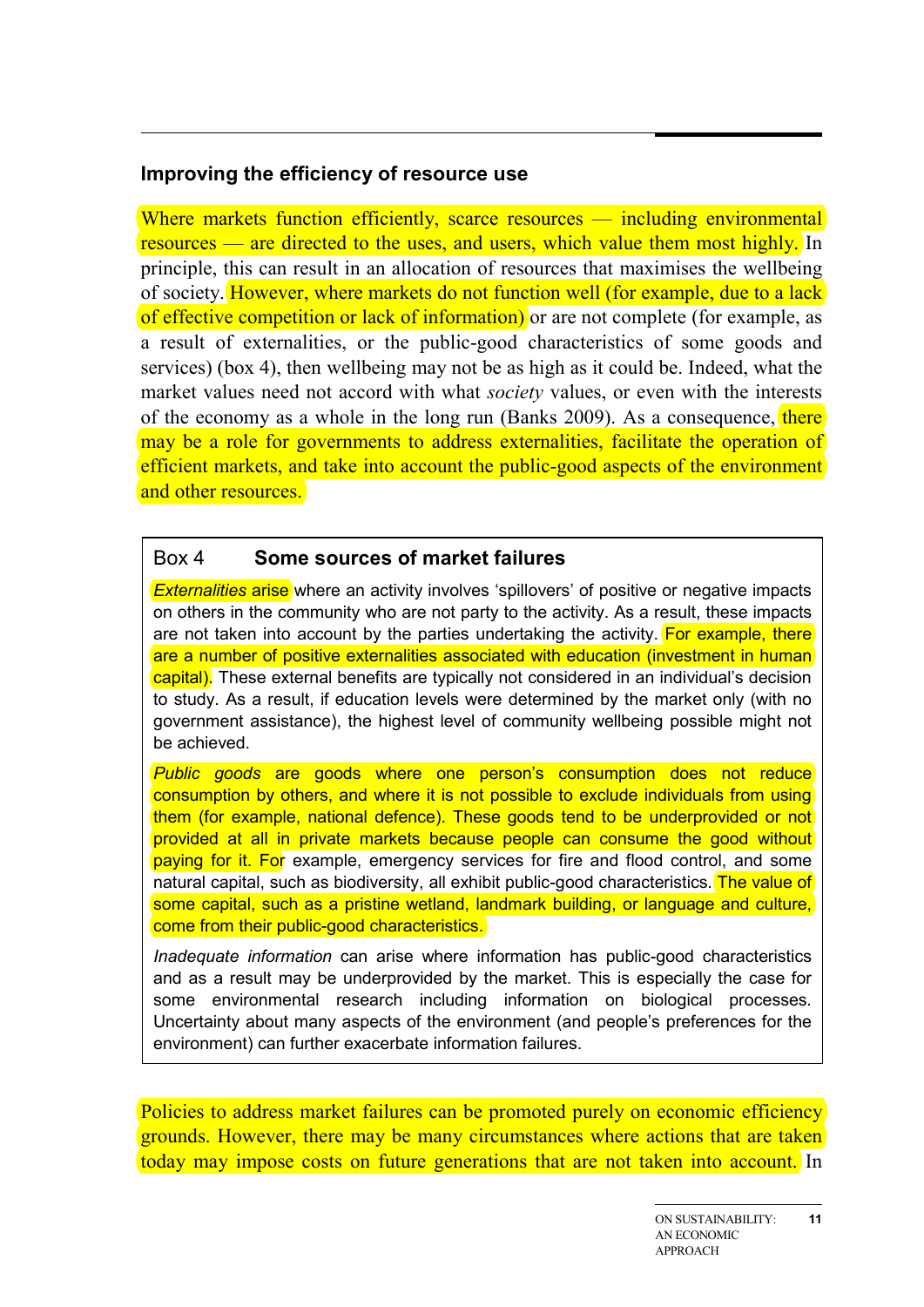these cases, it may be necessary to explicitly consider the effect on intergenerational welfare when formulating policy responses. An example is climate change, where the effects of greenhouse gases emitted today will be experienced mostly by future generations.

But market failure per se does not justify government intervention. Government action to address market failures is warranted only where it brings benefits to society that outweigh the costs of the intervention. Making this assessment can be complicated due to the long-term nature of sustainability issues, inadequate information, changing priorities over time, uncertainty, and confused governance arising from the involvement of different levels of government (PC 1999). Given these conditions, policy options may or may not be able to improve outcomes for the community as a whole and will need to be assessed carefully to ensure that government intervention does not make matters worse. Moreover, within the context of sustainability, there can often be calls for highly indirect and poorly targeted policies (box 5).

The most appropriate form of intervention will depend on the underlying source of market failure and an assessment of the costs and benefits of the different policy options. The Commission has generally advocated targeting policies at the source of the problem as this will usually be more efficient  $\sim$  for example, using a broad-based cap and trade scheme for greenhouse gas emissions (directly internalising the source of the externality by pricing it) can be a lower-cost and more effective option than setting technology-specific requirements to reduce emissions (PC 2011b).

Market-based approaches will often be the most efficient means of addressing a market failure. These involve creating financial incentives to direct resources to the areas where they are most highly valued by putting prices on environmental outcomes — either through market creation (for example, tradeable emissions permits), or by using taxes or subsidies. It may not always be possible to use an explicit market-based approach to address market failures where property rights are difficult to define or enforce, or where outcomes are difficult to measure. For example, some ecosystem services cannot be traded in markets because ownership of the ecosystem service cannot be defined or enforced (Murtough, Aretino and Matysek 2002). In these circumstances, direct regulatory approaches may be more appropriate, effectively imposing an 'implicit' price on the relevant resource.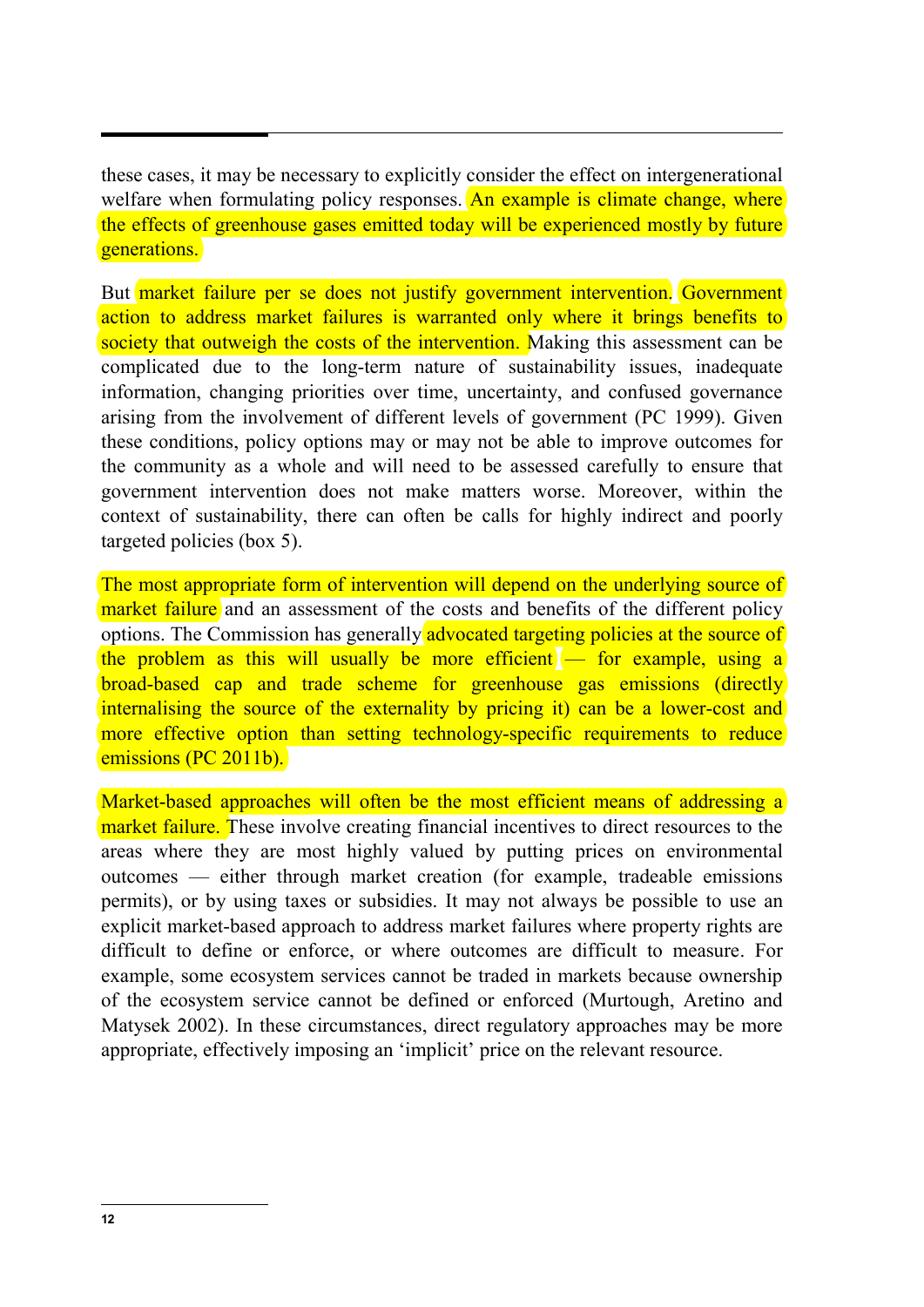#### Box 5 **Policy prescriptions in waste management**

Some participants in the Productivity Commission's 2006 inquiry into waste management argued for reductions in waste, through policies such as recycling subsidies and landfill levies, on the basis that current consumption is unsustainable and that this is reflected in excessive waste. Two issues underlying these concerns are the:

- depletion of natural resources. For example, some materials present in waste and recycling streams are non-renewable, such as aluminium cans produced from bauxite. The depletion of these resources may raise sustainability concerns as their use reduces the stock of resources available for future generations.\
- environmental impact of mining, forestry, processing and manufacturing (that occur prior to the point at which material becomes waste). The link with waste is that some of these impacts might be avoided if less waste were generated and more recycling undertaken.

In response to these concerns, the Commission argued that:

The environmental impacts of resource extraction, processing and manufacturing, raise more significant sustainability concerns than the depletion of material resources. However, waste management policies are an indirect, imprecise and generally ineffective means of addressing these issues. Direct policy intervention is strongly preferred. (PC 2006, p. 114)

Regarding resource depletion, the Commission noted that scarcity is reflected in high world resource prices, which make recycling more attractive and encourage substitution to other materials, exploration for new supplies, and more economical use. If it were decided that some government action to slow the rate of extraction of resources was required on sustainability grounds, the most direct means available would be to use natural resource policy, such as taxes or quantitative restrictions on the extraction of non-renewable resources.

*Source*: PC (2006).

#### *Assessing policy options*

In assessing the merits of different policy options, the Commission has consistently promoted the use of a cost-benefit framework (with the objective of achieving the greatest net benefit for the community). Cost–benefit assessment provides a means for identifying and evaluating the trade-offs in policy options in a way that produces the best overall outcomes for the community. It should encompass consideration of economic, environmental, and social costs and benefits, and the distributional implications of policy options, both for the current generation and over time. Cost–benefit analysis can therefore provide a good guide to identifying whether a policy option is consistent with the objective of sustainability (PC 1999, 2006).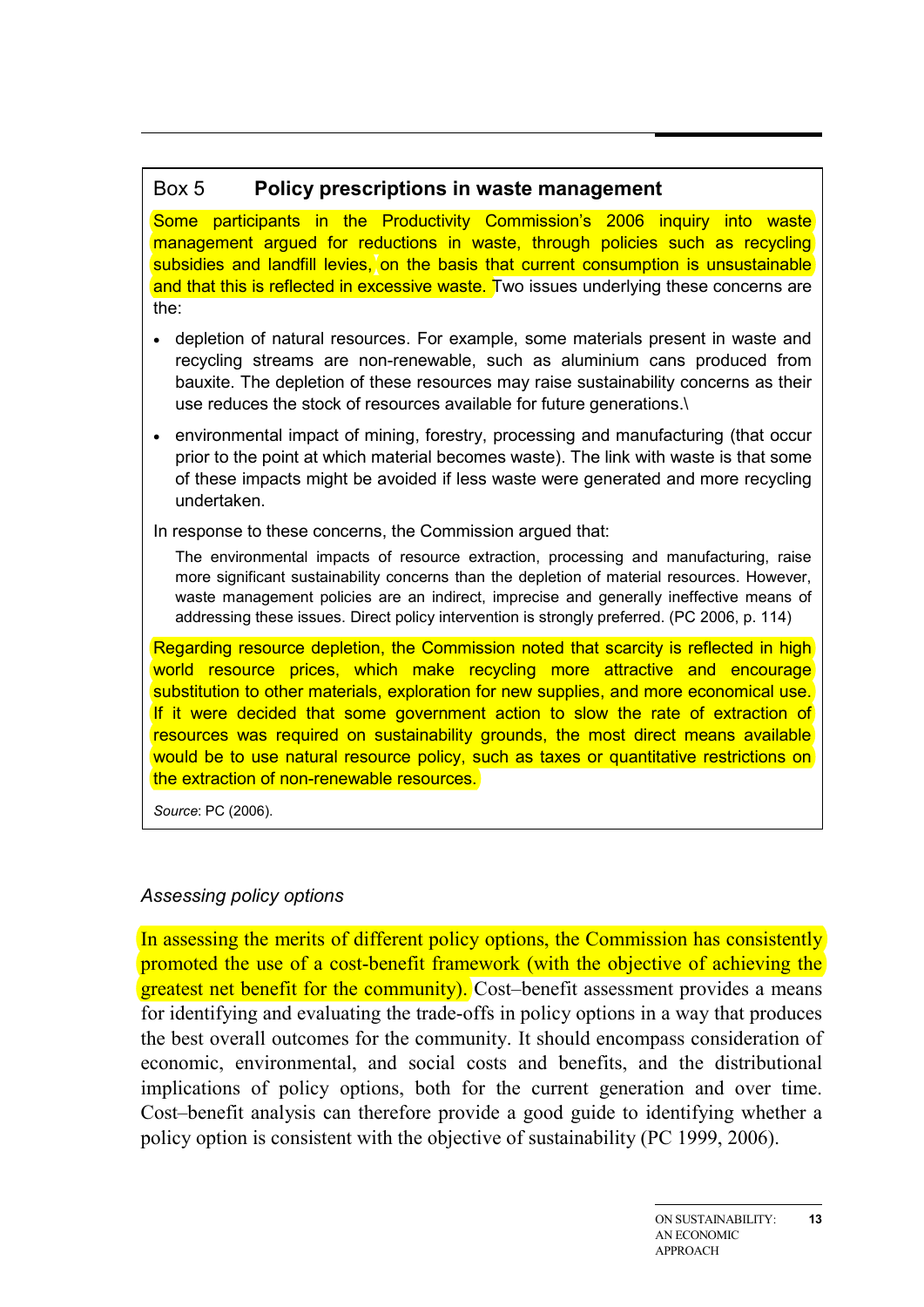Despite broad acceptance of cost–benefit analysis as a decision-making tool, it is rarely easy to quantify all the costs and benefits of policy options, especially where non-market outcomes are involved. The challenge is even greater in a sustainability context, particularly when assessing environmental policies when there is uncertainty about the outcomes from complex physical systems. Assigning values to environmental outcomes and other non-market outcomes that affect wellbeing, particularly social dimensions, is also problematic. While tools have been developed that can provide an indication of these values, such as stated preference and revealed preference techniques (PC 2011c), valuations tend to be context dependent, and the cost of undertaking such studies can limit their application.

There are also difficulties in incorporating values for costs and benefits that extend far into the future, especially where there is considerable uncertainty regarding outcomes and values. Thus, addressing the uncertainty of what the future will bring is a key challenge in undertaking cost–benefit analysis of policy options that have long-term impacts.

#### *Dealing with uncertainty*

Sustainability considerations involve a number of uncertainties. There is uncertainty about the nature of ecological processes, especially those that are subject to irreversibility. There is also uncertainty about the preferences of future generations and future technological advancement that may reduce (or exacerbate) the effects of current environmental problems or provide additional consumption opportunities. Unlike risk, which can be managed within conventional cost–benefit frameworks (by using the distribution of expected values), uncertainty is more problematic as the information required for decision making does not exist or is inconclusive. Consequently, objective probabilities cannot be assigned. Despite this, there are various methods for considering uncertainty within cost–benefit frameworks. Empirical approaches include options valuation, conversion of uncertainties into subjective risks (certainty equivalents), and sensitivity and scenario analysis. Precautionary approaches, such as minimum standards, can also be applied where there is considerable uncertainty and high costs associated with failure (box 6).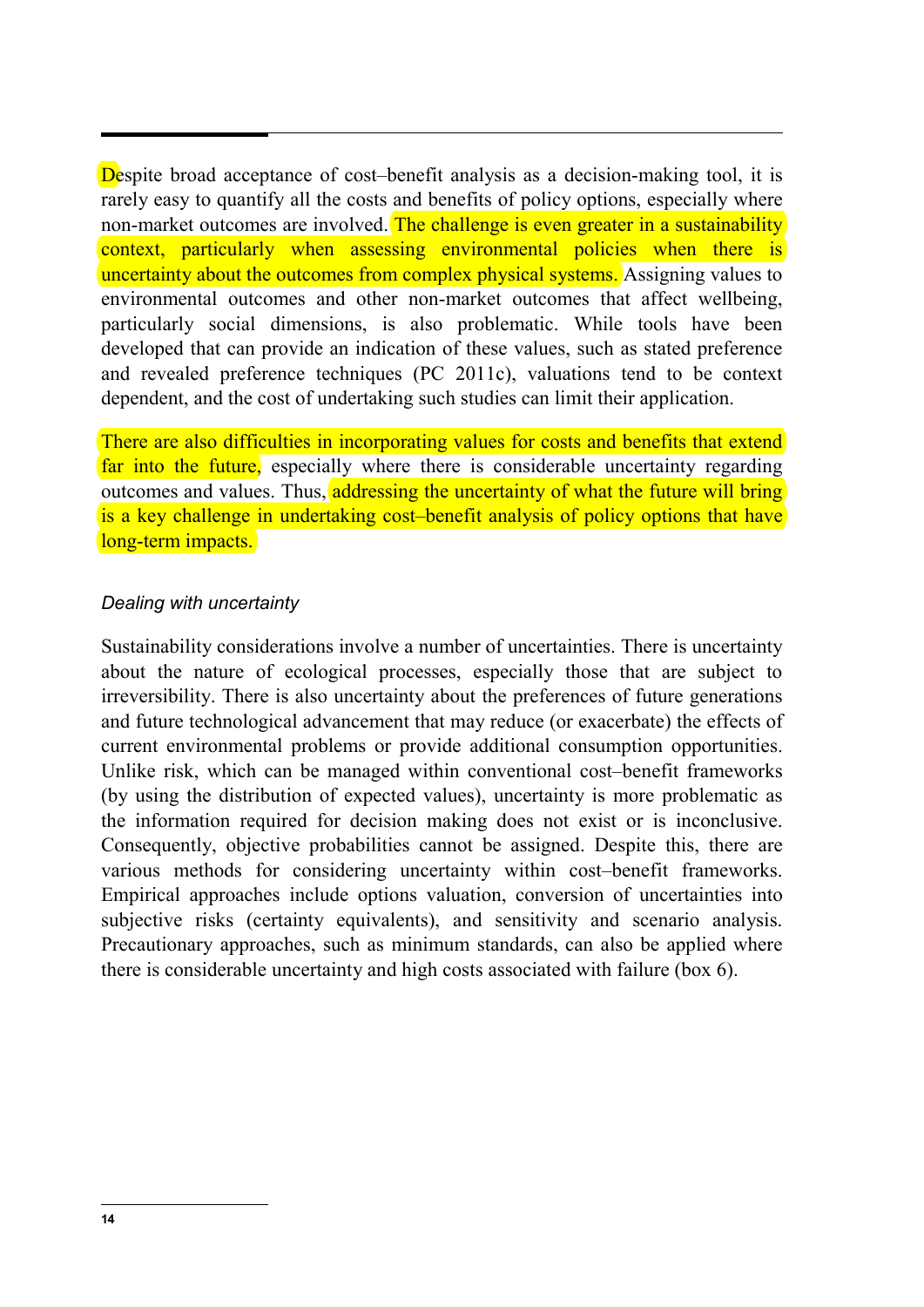## Box 6 **Approaches to dealing with uncertainty**

#### **The precautionary principle**

The precautionary principle features prominently in policy documents relating to sustainability. Common formulations of the principle state that lack of full scientific evidence should not be used as a reason for postponing cost-effective action. However, there is a difference between applying precautionary measures and invoking the precautionary principle (Weier and Loke 2007). While flexible definitions of the principle (that consider the cost-effectiveness of measures) can be compatible with the objective of maximising community wellbeing, they do not necessarily compel policy makers to take a particular course of action. However, they do reinforce the sensible principle that lack of certainty about the future is not a justification for inaction. More prescriptive versions of the principle can amount to prioritising one interest over all others (PC 2012).

#### **Safe minimum standards**

A safe minimum standard involves the adoption of a rule (or 'ecological safeguard threshold') for the preservation of a natural resource, as long as the economic costs of imposing the standard are not unacceptably high (Neumayer 2010). Safe minimum standards are similar to the precautionary principle in that they do not provide a strong theoretical foundation on which to base policy decisions. However, they can provide strong technical limits that can then be used in cost–benefit analysis. They may be appropriate in circumstances where there is considerable uncertainty and a high likelihood of significant damage if certain thresholds or tipping points are reached. Exceeding these thresholds could affect the productive capacity of future generations.

#### **Options valuation**

An important aspect of dealing with uncertainty in decision making is recognising that, as time elapses, some uncertainties are partially or fully resolved (PC 2011a). There can be value in delaying action until more information becomes available. This value is likely to be larger the greater the uncertainty regarding the social value of the resource to future generations and the greater the irreversibility of a decision. A 'real options' approach incorporates this value into decision making (within a cost–benefit framework). It involves a decision taken today that makes it possible for policy makers to take a particular action in the future (PC 2012).

#### **Conversion of uncertainties into subjective or qualitative risks, and sensitivity and scenario analysis**

Where sufficient information exists, it may be possible to convert uncertainties into subjective risks to make them amenable to standard risk-assessment techniques (Weier and Loke 2007). This generally involves attaching subjective probabilities to various outcomes based on the best available expert advice. This can enable cost– benefit analysis to be conducted even where there are uncertainties regarding variables. Further, given the uncertainties involved, performing sensitivity analysis on key assumptions, and/or undertaking scenario analysis, can illustrate the impact of assumptions on results and provide a range within which results may lie.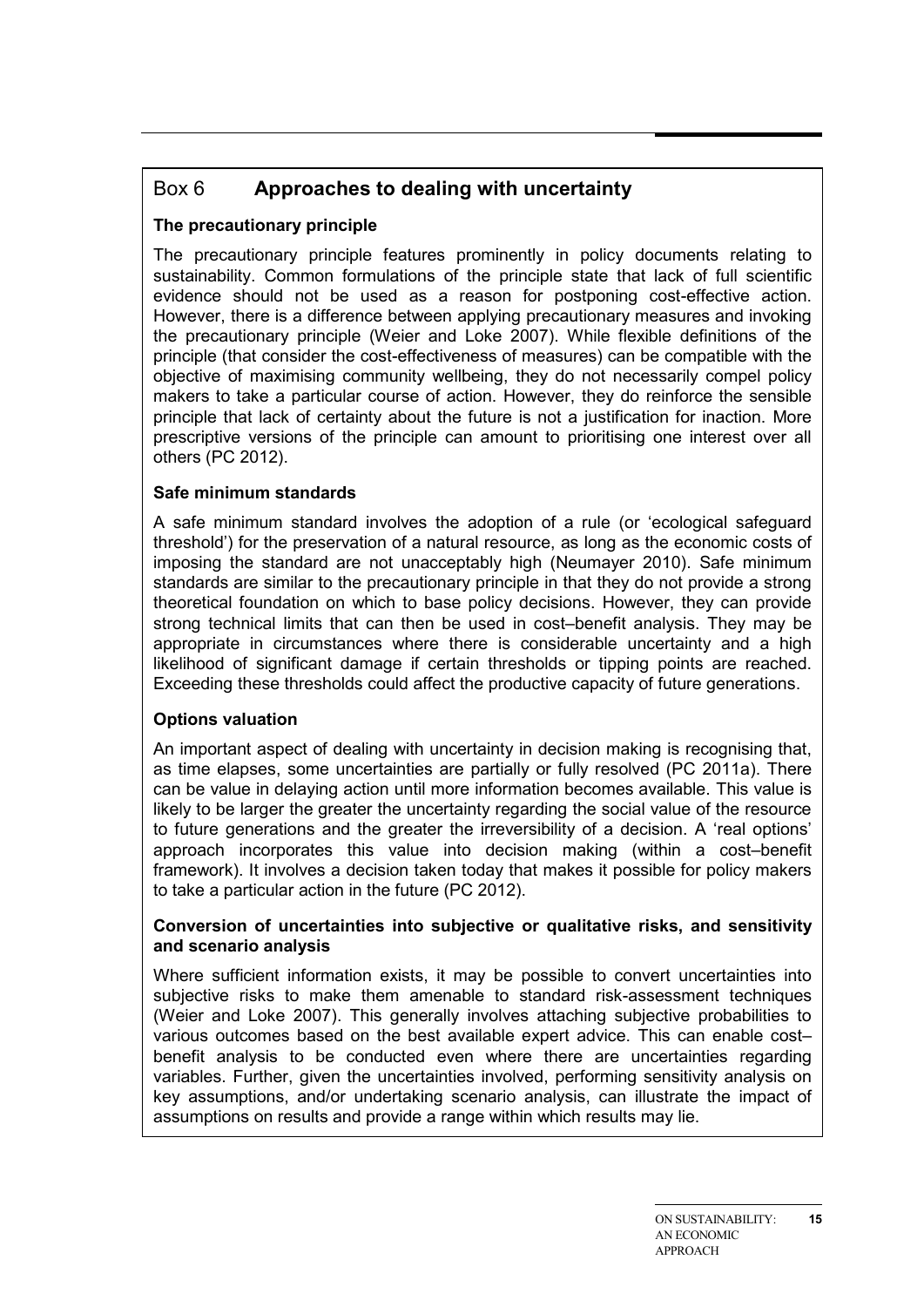#### *Assessing costs and benefits over time*

An important consideration for sustainability is society's preferences for consumption, and consequently saving and investment, over time. These preferences are commonly reflected by the social discount rate — the appropriate rate to discount future consumption used in cost–benefit analysis. There is considerable disagreement on what the rate should be (Zhuang et al. 2007). The higher the discount rate, the lower the weight placed on future consumption. There are two major schools of thought to discount rate selection — descriptive (positive) and prescriptive (normative) (box 7).

#### Box 7 **Approaches to discount rate selection**

The **descriptive approach** is widely favoured for short and medium term analyses and is consistent with traditional cost–benefit analysis (Baker et al. 2008). This approach involves selecting a discount rate that reflects the opportunity cost of capital (the social returns that would have been generated if the funds had been invested in an alternative use). A key characteristic of this approach is that it explicitly separates efficiency and equity considerations. It views all dollars as the same no matter to whom they accrue, and as such it separates resource allocation from distributional effects. However, even within this approach, there is debate about which market estimates of the cost of capital should be used.

In contrast, the **prescriptive approach** derives the discount rate from the Ramsey equation. This sets the social discount rate at the pure rate of time preference plus the growth rate of income multiplied by the marginal utility of income. While empirical estimates can be used to inform these parameters, more often ethical judgements are applied to set the pure rate of time preference at zero or a low rate (more or less weighting the future generation's utility the same as that of the current generation's). The prescriptive approach generally results in a lower than market value rate being chosen. This reflects a judgement that future generations should be treated similarly to current generations. These issues are subjective, and as a result there is no agreement on what the rate should be based on.

*Sources*: Baker et al. (2008); Harrison (2010).

The choice of discount rate can have a profound effect on the assessment of costs and benefits when they are received in different time periods, as is the case with sustainability considerations. Policy options that impose a net cost on the current generation but yield net benefits in the future could pass a cost–benefit test using a low discount rate but may not if using a high one. For example, the Stern Review of Climate Change included headline estimates of climate change damage costs that were much higher than most other studies, principally due to the low discount rate used. Adding one percentage point to the discount rate reduces the damage cost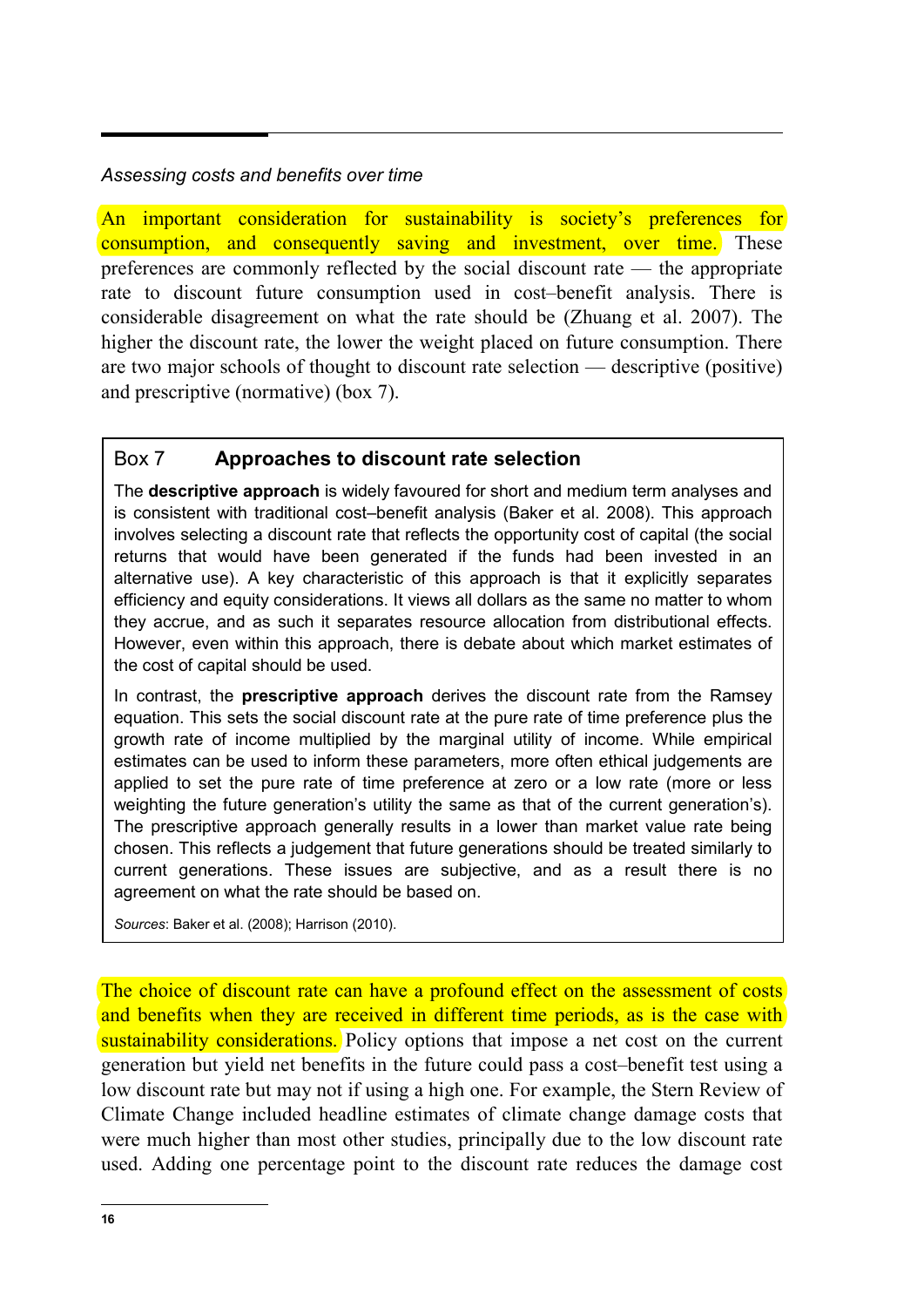estimates by more than half (Baker et al. 2008). Given these effects, and the many competing uses of government funds, the choice of a particular rate should be based on a transparent assessment of the social opportunity cost of capital. Sensitivity analysis on the selected discount rate should be undertaken to illustrate the impact on project cost–benefit ratios. Indeed, performing sensitivity analysis of key parameters, including discount rates, is part of good practice cost–benefit analysis (box 6). This provides transparency to the analysis. Decision makers can then consider the range of these estimates and make a decision about which response is likely to increase community wellbeing, taking into account uncertainty about the future.

#### **Improving our understanding of ecological systems**

The existence of natural thresholds beyond which environmental damage is irreversible means there may be limits to the substitutability of natural capital. In many cases, these limits are unknown. Improving our understanding of the effects of using up a particular resource (for example, water) on the functioning of ecological systems would be beneficial, both from the perspective of governments making environmental conservation decisions, and also to improve accounting of natural capital. Considerable work is already being conducted by scientific agencies in this regard. Nevertheless, continued support by governments for this research is a practical step that can be taken to improve their ability to implement sound policies to achieve sustainability objectives.

## **Improving our ability to measure the capital stock**

If it is accepted that capital (produced, natural, human and social) provides the basis for consumption (broadly defined) and hence contributes to wellbeing, then approaches that measure changes in the total stock of capital can provide an indication of sustainability and can inform policy analyses. Measures of the capital stock need to include estimates of volumes as well as value so that changes in capital stocks can be assessed over time.

There have been some attempts to augment estimates of produced capital in traditional national accounts with estimates of natural, social and human capital. These are sometimes referred to as 'extended wealth' measures or 'adjusted net savings'. An example is the Australian Bureau of Statistics' (ABS) System of Environmental–Economic Accounting. This approach includes experimental values for some natural assets (such as subsoil assets, timber in forests, fish and land) on the National Balance Sheet (ABS 2012). The ABS has also developed experimental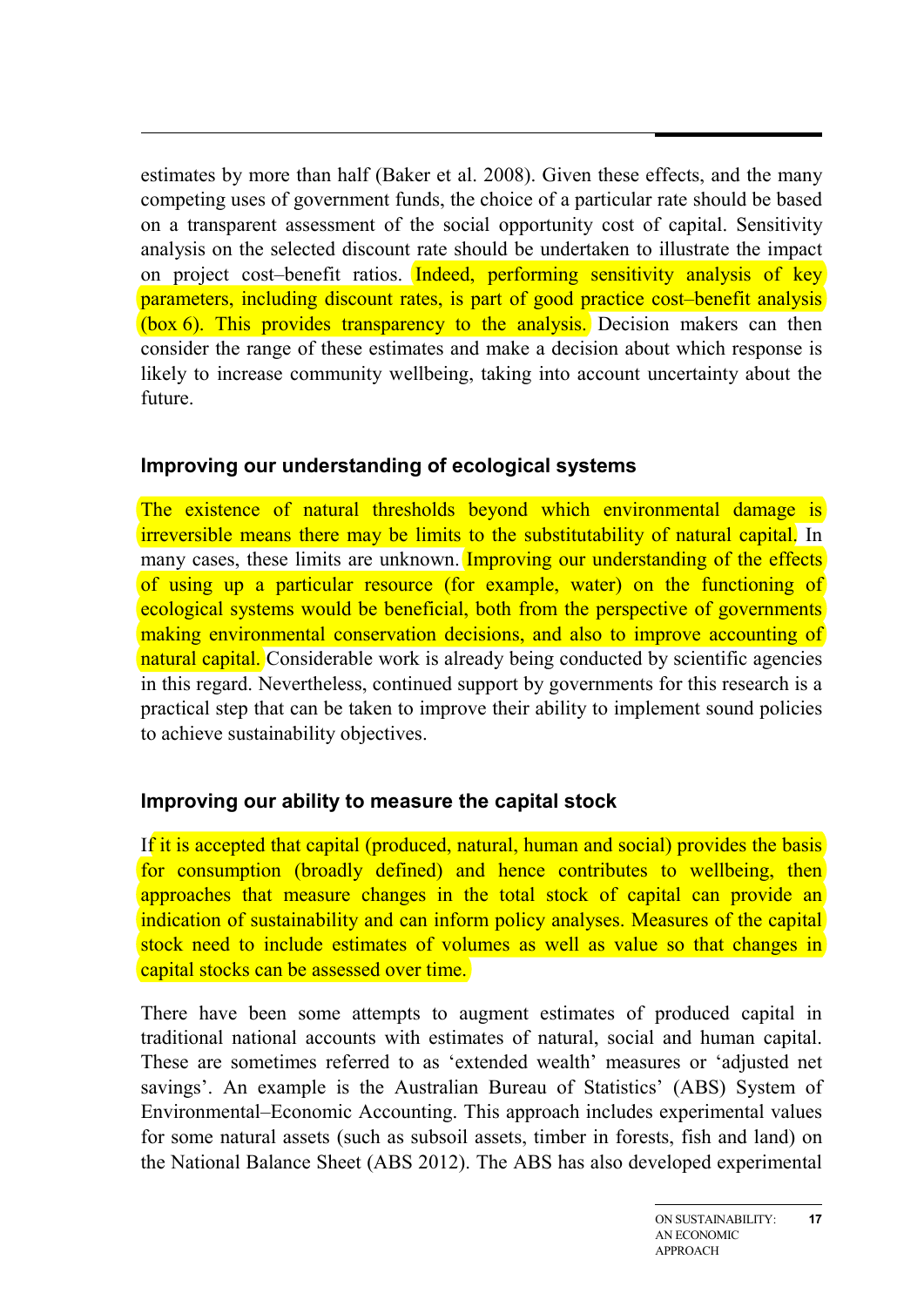values for human capital (based on expected future labour market income) and estimates of the volume of social capital using survey data (Wei 2008; Biddle et al. 2009).

There are various limitations and practical difficulties in estimating extended wealth measures (box 8). One of the major challenges is assigning prices to natural capital. While some exhaustible environmental resources, such as coal and oil, are traded in markets and have observable prices, these prices might not reflect the full value of the resource due to the existence of market failures, such as unpriced externalities. Moreover, in most cases, environmental resources are not traded in markets and therefore do not have an observed market value. It is therefore necessary to estimate accounting (or 'shadow') prices for these resources. These prices must take into account the varying contributions of natural capital to wellbeing — both direct (as objects of natural beauty) and indirect (the contributions of ecosystem services such as water purification) (Arrow et al. 2004).

#### Box 8 **Measuring capital stocks**

*Adjusted net savings* (also known as genuine savings) measures changes in capital stocks or wealth over a given time period — where the stock of wealth includes all forms of utility-generating capital, including natural resources, produced capital and human capital. Adjusted net savings is derived by adjusting standard national accounts measures of gross national savings for investments in human capital (for example, using current expenditures on education), natural resource depletion (for example, based on estimates of resource rents) and pollution costs (for example, from carbon dioxide emissions).

While adjusted net savings is based on a consistent conceptual framework it does have some significant and, within a sustainability context, familiar shortcomings. In particular, the relevance of adjusted net savings measures depends on what is counted (the types of capital) and on the prices used to evaluate these stocks where markets provide imperfect values and accounting prices must be derived.

*Source*: Stiglitz, Sen, and Fitoussi (2009).

Some natural capital is also very difficult to measure in quantity terms. For example, it is very difficult to measure stocks of soil compared to say stocks of fish, which are more easily counted. A similar issue applies to the more intangible dimensions of social capital, such as cultural diversity, social cohesion and self-esteem (Barbier 1987). Thus, while extended measures of capital stocks can incorporate investments in some forms of capital, such as human capital (through education and its effect on labour income) and natural capital (through environmental conservation), the more intangible social assets are much harder to define, let alone quantify. Moreover, social capital is often not 'produced' through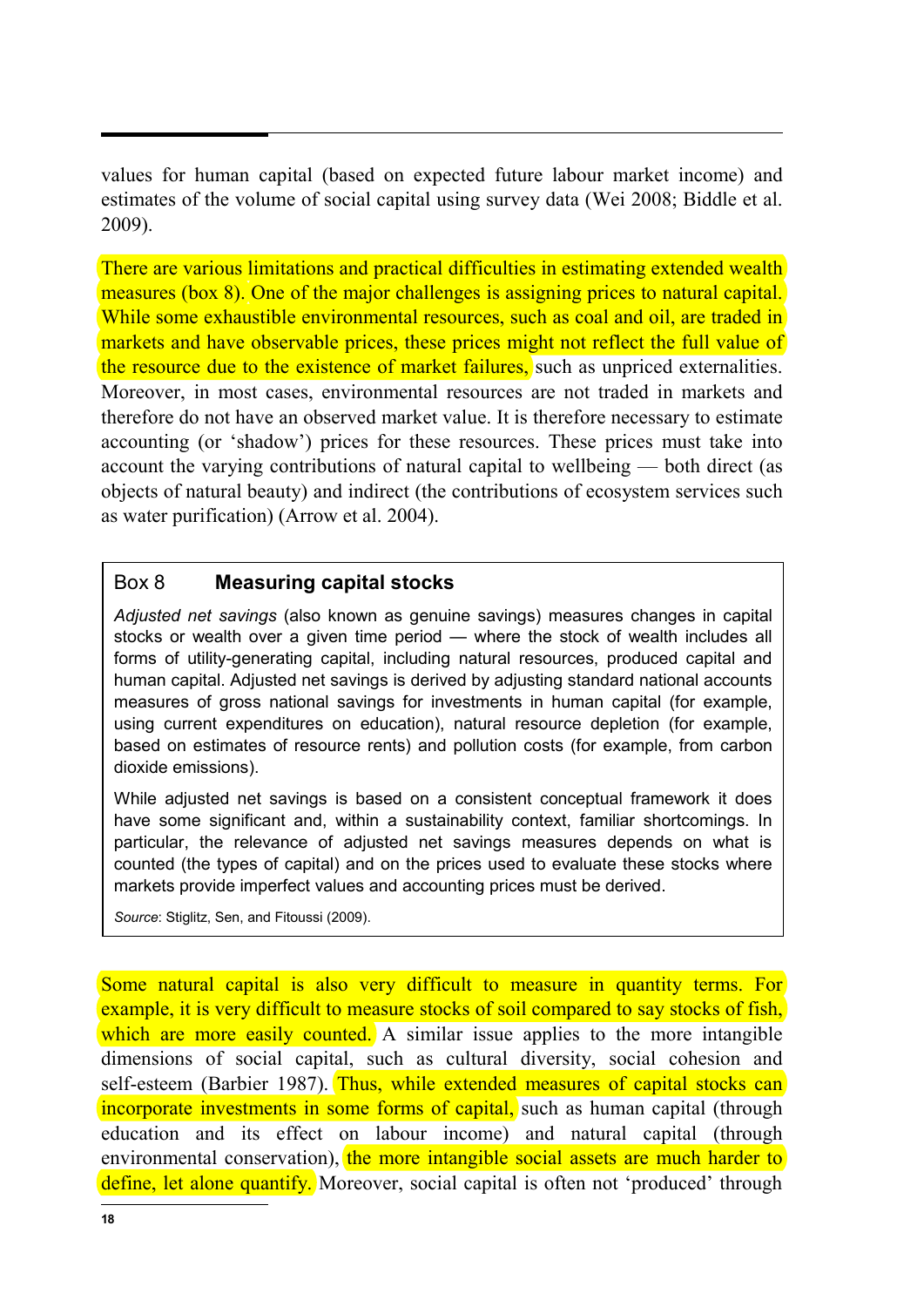intentional investment strategies. It is a function of complex social and cultural interactions and thus the same inputs of produced and human capital can produce vastly different outcomes in terms of social capital. Given the inherent difficulty associated with deriving comprehensive measures of capital stocks and the uncertainty about future preferences (and hence, the future values of different forms of capital), Stiglitz, Sen and Fitoussi (2009) recommended a 'dashboard' of indicators to assess sustainability (box 2). This includes physical indicators of the state of the environment.

In addition to better measures of capital across all its forms, there is a need to determine the desirable composition of the capital stock to bequeath to future generations. This requires consideration of the community's willingness to substitute between the different forms of capital and, in particular, an understanding of the value people place on different aspects of wellbeing, particularly those relating to natural and social capital. A critical component of this assessment is an evaluation of the welfare implications associated with losses of natural capital. This requires difficult decisions about trade-offs that could be better informed if more was known about how society values environmental outcomes relative to other goods and services.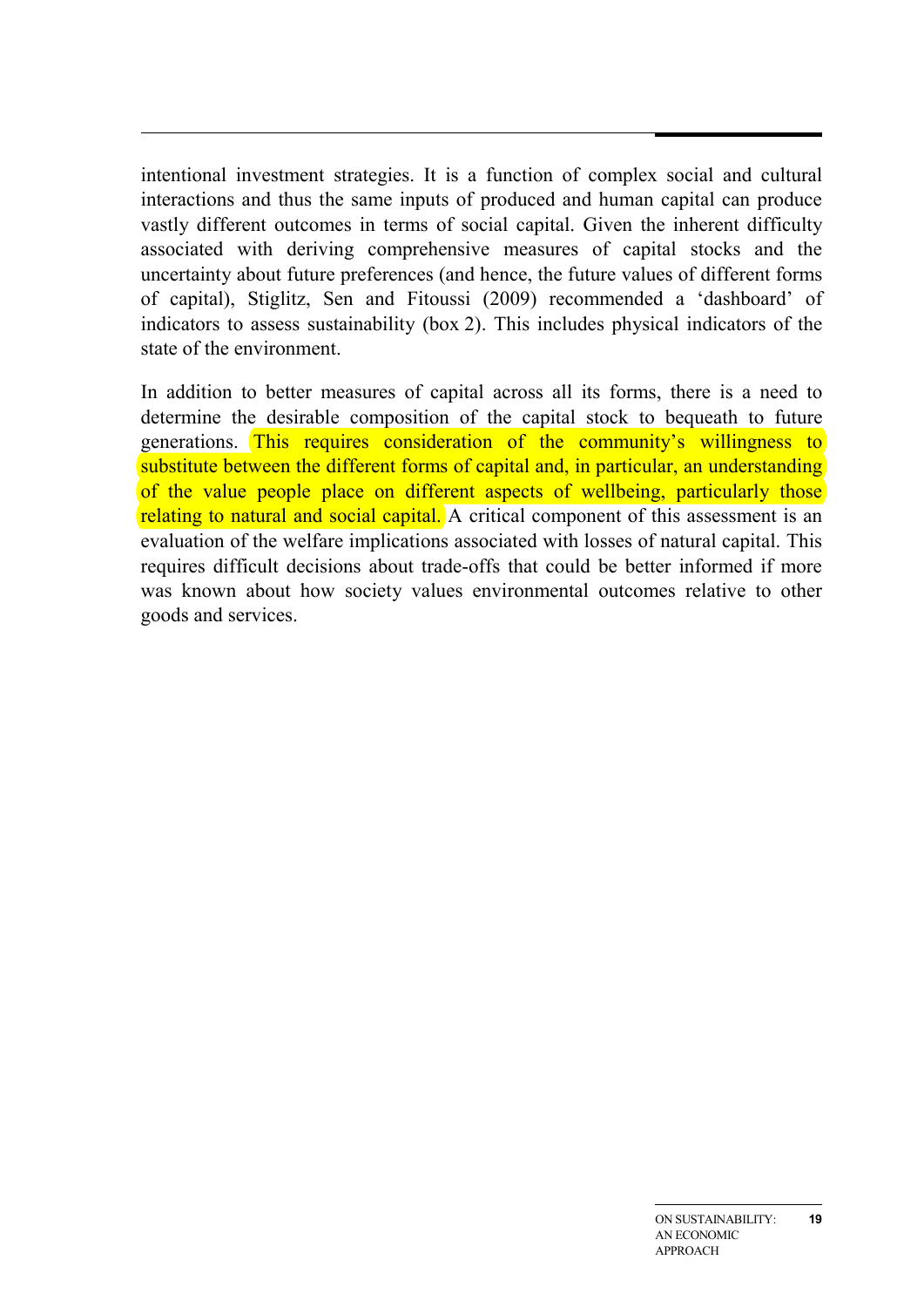#### **References**

- ABS (Australian Bureau of Statistics) 2010, *Measures of Australia's Progress Is life in Australia getting better?*, Canberra, www.abs.gov.au/ausstats/abs@ .nsf/mf/1370.0 (accessed 19 October 2011).
- —— 2012, *Completing the Picture, Environmental Accounting in Practice*, Cat. no. 4628.0.55.001, Canberra.
- Adams, W. M. 2006, *The Future of Sustainability: Re-thinking Environment and Development in the Twenty-first Century*, International Union for Conservation of Nature, Gland, Switzerland.
- Arrow, K., Dasgupta, P., Goulder, L., Daily, G., Ehrlich, P., Heal, G., Levin., S., Maler, K., Schneider, S., Starrett, D., and Walker, B. 2004, 'Are we consuming too much?', *Journal of Economic Perspectives*, vol. 18, no. 3, pp. 147–172.
- Australian Government 2007, *Best Practice Regulation Handbook*, Canberra.
- Australian Treasury 2004, 'Policy advice and Treasury's wellbeing framework', *Economic Roundup*, Winter, Canberra.
- —— 2010, *Australia to 2050: Future Challenges*, Canberra.
- Baker, R., Barker, A., Johnston, A. and Kohlhaas, M. 2008, *The Stern Review: An Assessment of its Methodology*, Productivity Commission Staff Working Paper, Canberra.
- Banks, G. 2009, *Markets: How Free?*, address to the Governing the Economy Symposium, Whitlam Institute, Sydney, 30 November.
- Barbier, E. 1987, 'The concept of sustainable economic development', *Environmental Conservation*, vol. 14, no. 2, pp. 101–110.
- Beckerman, W. 1994, ''Sustainable development': Is it a useful concept?', *Environmental Values*, vol. 3, no. 3, pp. 191–209.
- Biddle, N., Davis, E., Myers, J., Dodhy, RS. 2009, *Exploring Measures of Low Social Capital*, Australian Bureau of Statistics Research Paper. Cat. no. 1351.0.55.024, Canberra.
- Commonwealth of Australia 1992, *The National Strategy for Ecologically Sustainable Development*, Canberra.
- COAG (Council of Australian Governments) 1992, *Intergovernmental Agreement on the Environment*, Canberra.
- Dasgupta, P. and Heal, G. 1974, 'The optimal depletion of exhaustible resources', *Review of Economic Studies*, vol. 41, pp. 3–28.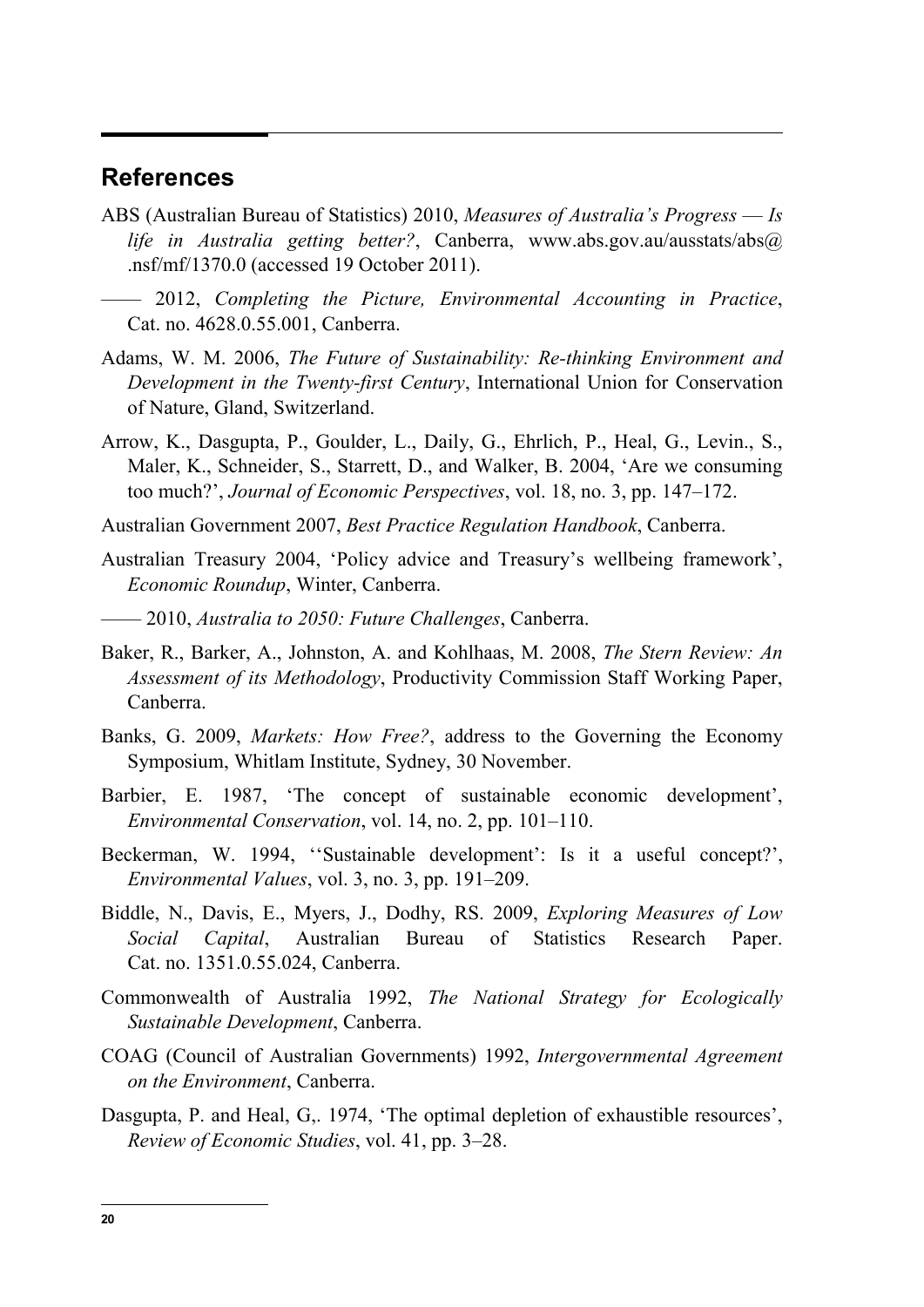- Daly, H 1990, 'Towards some operational principles of sustainable development', *Ecological Economics*, vol, 2, no. 1, pp. 1–6.
- DSEWPC (Department of Sustainability, Environment, Water, Population and Communities) 2011, *Sustainable Australia — Sustainable Communities: A Sustainable Population Strategy for Australia*, Canberra.
- —— 2012, *Southern Tanami Indigenous Protected Area*, Department of Sustainability, Environment, Water, Population and Communities, Canberra, www.environment.gov.au/indigenous/ipa/declared/southern-tanami.html (accessed 22 August 2012).
- —— 2013, *National Sustainability Council*, Canberra, www.environment.gov.au/sustainability/measuring/council.html (accessed 26 March 2013).
- Harrison, M. 2010, *Valuing the Future: The Social Discount Rate in Cost–Benefit Analysis*, Visiting Researcher Paper, Productivity Commission, Canberra.
- Hartwick, J. 1977 'Intergenerational equity and the investing of rents from exhaustible resources', *American Economic Review*, vol. 67. no. 5, pp. 972–974.
- IC (Industry Commission) 1998, *A Full Repairing Lease: Inquiry into Ecologically Sustainable Land Management,* Report No. 60, Canberra.
- IISD (International Institute for Sustainable Development) 2012, *What is Sustainable Development?*, Winnipeg, www.iisd.org/sd (accessed 29 June 2012).
- Murtough, G., Aretino, B. and Matysek, A. 2002, *Creating Markets for Ecosystem Services*, Productivity Commission Staff Research Paper, Canberra.
- Neumayer, E. 2010, *Weak Versus Strong Sustainability: Exploring the Limits of Two Opposing Paradigms*, third edn, Edward Elgar, Cheltenham UK.
- NSW Government 2011, *What is Sustainability?*, Sydney, www.environment.nsw.gov.au/sustainability/index.htm (accessed 3 August 2011).
- OECD (Organisation for Economic Co-operation and Development) 2012, *OECD Better Life Index*, www.oecdbetterlifeindex.org (accessed 29 June 2012).
- Parkinson, M. 2011, *Sustainable Wellbeing: An Economic Future for Australia,* Shann Memorial Lecture, Perth, 23 August.
- Pezzey, J. 1992, *Sustainable Development Concepts: An Economic Analysis*, Environment Paper No. 2, World Bank, Washington DC.
- —— 1997, 'Sustainability constraints versus 'optimality' versus intertemporal concern, and axioms versus data', *Land Economics*, vol. 73, no. 4, pp. 448–466.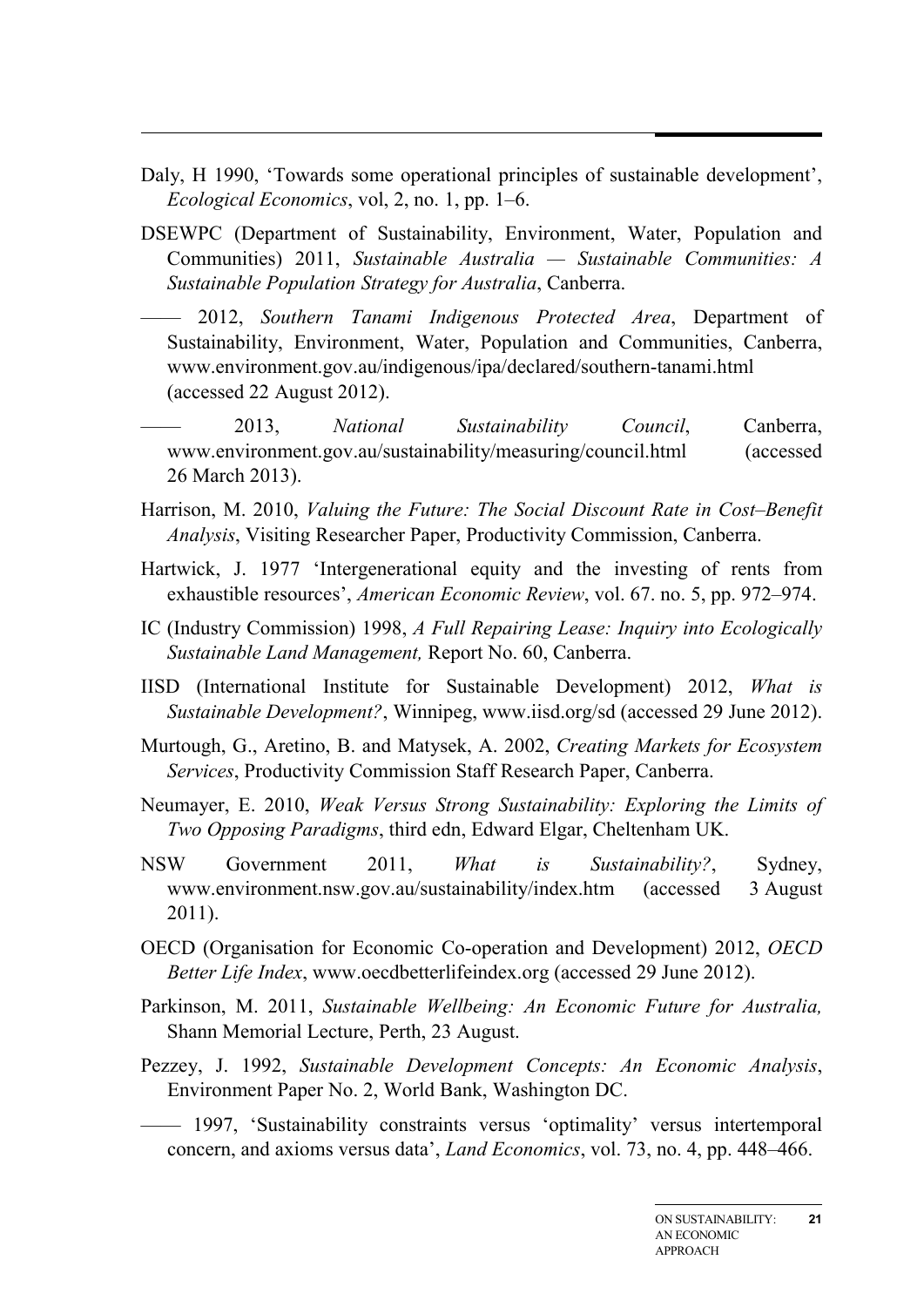—— and Toman, M. A. 2002, *The Economics of Sustainability: A Review of Journal Articles*, Discussion Paper 02-03, Resources for the Future, Washington DC.

- PC (Productivity Commission) 1999, *Implementation of Ecological Sustainable Development by Commonwealth Departments and Agencies*, Report No. 5, Canberra.
- —— 2006, *Waste Management*, Report No. 38, Canberra.
- —— 2011a, *Australia's Urban Water Sector*, Report No. 55, Canberra.
- —— 2011b, *Carbon Emission Policies in Key Economies,* Research Report, Canberra.
- —— 2011c, *Identifying and Evaluating Regulation Reforms*, Research Report, Canberra.
- —— 2012, *Barriers to Effective Climate Change Adaptation*, Report No. 59, Canberra.
- Sen, A. 1999, *Development as Freedom*, Anchor Books, New York.
- Solow, R. 1974, 'Intergenerational equity and exhaustible resources', *Review of Economic Studies*, vol. 41, pp. 29–45.
	- —— 1992, 'Sustainability: An economist's perspective', in Dorfman, R. and Dorfman, N. (eds), *Economics of the Environment*, WW Norton and Co., New York, pp. 179–187.
- —— 1993, 'An almost practical step towards sustainability', Resources Policy, September, pp. 162–172.
- Stavins, R., Wagner, A. F., Wagner, G. 2003, 'Interpreting sustainability in economic terms: Dynamic efficiently plus intergenerational equity', *Economics Letters*, vol. 79, pp. 339–343.
- Stiglitz, J., 1974, 'Growth with exhaustible natural resources: Efficient and optimal growth paths', *Review of Economic Studies*, vol. 41, pp. 123–137.
- ——, Sen, A., and Fitoussi, J.-P. 2009, *Report by the Commission on the Measurement of Economic Performance and Social Progress*, Commission on the Measurement of Economic Performance and Social Progress, Paris.
- Toman, M. 1998, *Sustainable Decision-making: The State of the Art from an Economics Perspective*, Discussion Paper 98-39, Resources for the Future, Washington DC.
- Wei, H. 2008, *Measuring Human Capital Flows for Australia: A Lifetime Labour Income Approach*, Australian Bureau of Statistics Research Paper, Cat. no. 1351.0.55.023, Canberra.